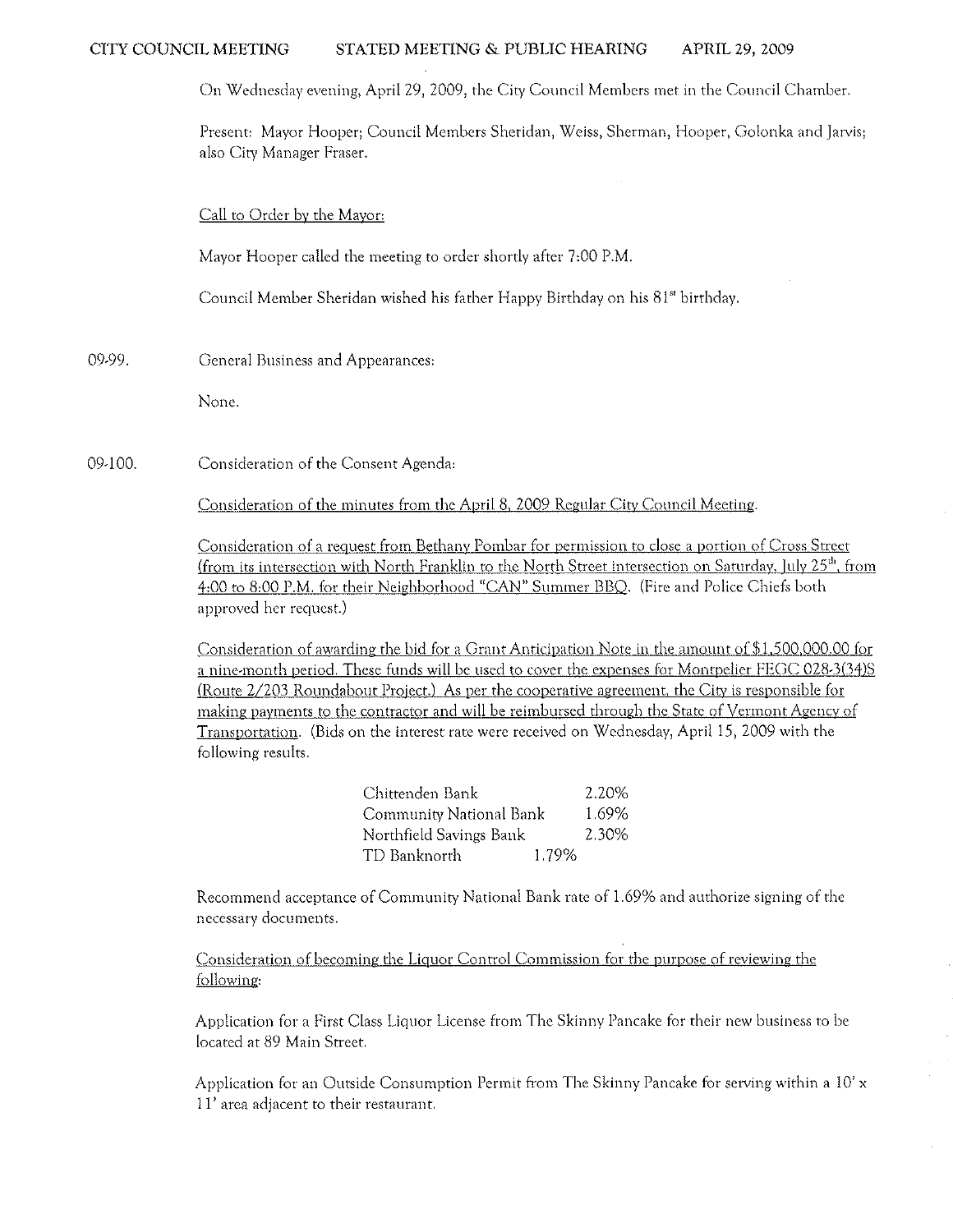Annual renewal of Liquor Licenses. (City Clerk will distribute list of applications at the meeting.) Annual renewal of Tobacco Licenses. (City Clerk will distribute list of applications at the meeting.)

| Hyzer Industries, Inc.<br>dba Three Penney Taproom<br>108 Main Street    | 1 <sup>st</sup> Class Restaurant License         |
|--------------------------------------------------------------------------|--------------------------------------------------|
| Veterans of Foreign Wars,<br>Brown Johnson Post #792<br>1 Pioneer Street | 1 <sup>st</sup> Class Liquor License and Tobacco |

Ratification of the issuance of the following; Council Members were polled by staff ...

Application for a Catering Permit from Yebba, Inc.,  $d/b/a$  The Abbey Pub & Restaurant, for a Cocktail Reception on Wednesday, April 22<sup>nd</sup>, from 3:00 to 7:00 P.M. in the Cedar Creek Room of the State House.

The same applicant and event as above which would be held again on the next day .. Thursday, April 23<sup>rd</sup> ... same time and location.

Application for a Special Event Permit to allow the Montpelier Lodge of Elks, 203 Country Club Drive, to serve outside as part of a Membership Drive being held on Saturday, April 25<sup>th</sup>, from 5:00 P.M. until closing ...  $11:00 \text{ P.M. } (+)$ .

Additional Item for the Consent Agenda as the Liquor Control Commission.

Consideration of a catering permit for Pond Village Restaurant, Inc dba Pond Village Pub/Ariel's for a catering permit to be used at their restaurant at  $188$  River Street from May  $1<sup>st</sup>$  to May  $9<sup>th</sup>$ .

Mr. Finkerman indicated that due to the construction last year and this year their restaurant business has taken a big hit. They are undecided at this time whether they want to renew their First Class and Fourth Class liquor licenses for the coming year.

Mr. Finkerman had spoken to Martin Provost at Vermont Department of Liquor Control and he indicated that they could apply for a catering permit and use that for a limited period of time until they could make a decision.

# Approval of payroll and bills:

Payroll Warrant dated April 16, 2009, in the amount of \$128,572.04. General Fund Warrant dated April 22, 2009, in the amount of \$1,461,821.30. Payroll Warrant dated April 30, 2009, in the amount of \$128,785.18.

Additional Consent Agenda Items:

Consideration of a Vendor's License for Timothy Azarian dba Wilaiwan's Kitchen to sell thai style noodle soup, shai style satay with sticky rice and green papaya salad. They have provided a copy of their State Health Department inspection, a copy of their insurance coverage and this had been signed by the City's Health Officer.

Consideration of a Restaurant License (or the Skinny Pancake.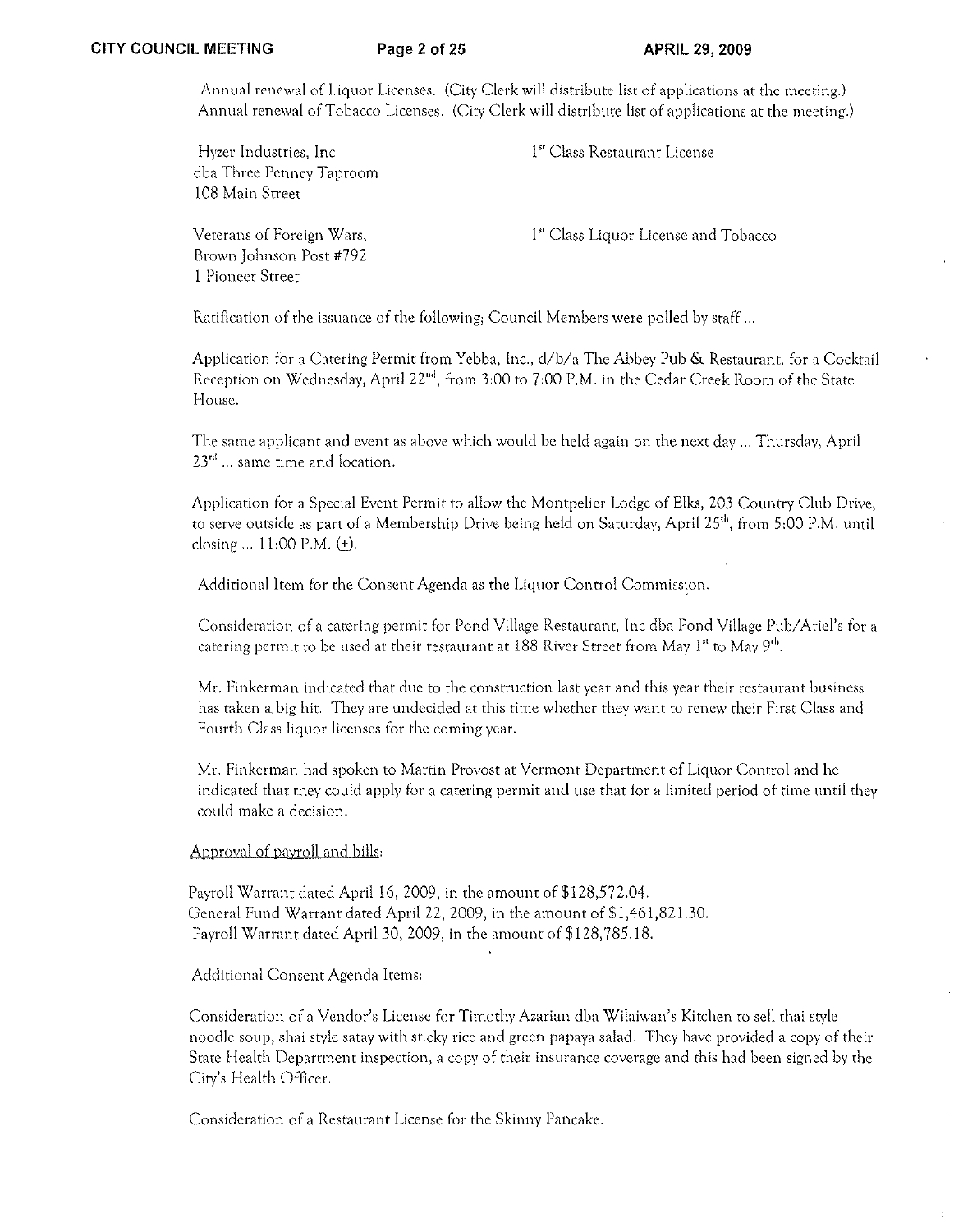Motion was made by Council Members Sheridan, seconded by Council Member Hooper to approve the consent with the additional items.

Council Member Weiss asked to pull the application for outside consumption permit for The Skinny Pancake.

Mayor Hooper called for a vote on the motion to approve the consent agenda after removing the outside consumption permit for the Skinny Pancake. The vote was 6-0, motion carried unanimously.

09-100A. Consideration of an application for an Outside Consumption Permit horn The Skinny Pancake for serving within a  $10' \times 11'$  area adjacent to their restaurant.

> Council Member Weiss expressed concern for the restaurant using the outside consumption permit on Sunday beginning at 11:00 A.M. noting the proximity to the churches. He also spoke about the number of tables and the need to let them know that there could be no more than five tables. He also spoke of the application not indicating the months that they would be using the outside consumption permit. The Development Review Board had suggested that they be limited to the months of June through October.

Mayor Hooper told the owners that there was a proposal to limit their hours of service of alcohol on Sunday and asked if he would like to comment.

Benjamin Adler, owner of The Skinny Pancake, said it wouldn't be a problem. Regarding the months the tables can be outside, his recollection before the Board was when the weather permits. Certainly, these last days of April and some days in May the weather will be nice enough to have outdoor seating. He appreciates the ability to serve alcohol with the outdoor seating prior to June  $1^{\text{st}}$  each year.

Council Member Weiss said on page 7 of the minutes of the Design Review Committee Mr. Gilbertson said he would have an issue with outside tables if they were still using the main entrance. The response is that it is only going to be up during June, July, August, September and only part of October.

Mayor Hooper said the Design Review Committee is only advisory. She asked if they had attended the Developrnent Review Board which is the next step after the Design Review Committee.

Mr. Adler replied yes.

Mayor Hooper asked what the conditions of that permit were.

Mr. Adler said his impression is that whenever it was seasonally plausible. He thinks he was just speaking in reference to when it would be seasonally plausible. In his recollection there was no focused conversation and decisive action on starting in June.

Council Member Weiss asked Mayor Hooper if she agreed that the start up time should be noon time or 1:00 P.M.

Mr. Adler said that would be all right with him. He doesn't want any conflict with the church.

Council Member Hooper asked Council Member Weiss if he could explain the conflict between the churches being close to a place that sells alcohol.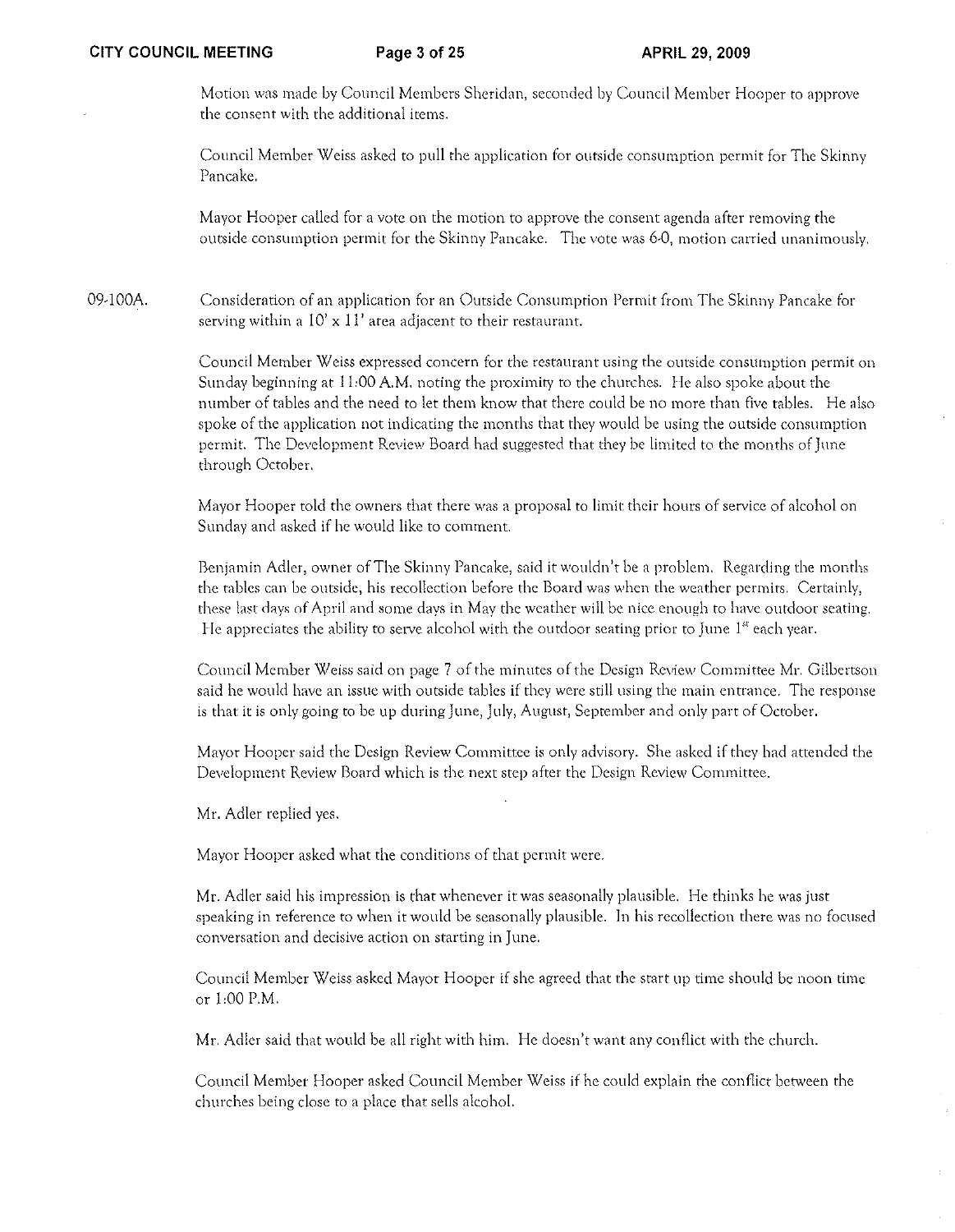Council Member Weiss said the churches are in the area where people are driving by and walking **down the street following a nice sermon and they come up on The Skinny Pancake with five tables and they are serving alcoholic beverages. He doesn't think it is a good impression.** 

**Council Member Jarvis pointed out that the Main Street Grill, which is open on Sunday morning, has a liquor license and serve people on their patio, and they are closer to the churches, The timing for her is not an issue and she doesn't think they should limit this new enterprise.** 

Council Member Sherman said it would also be very hard to enforce.

Motion was made by Council Member Sheridan, seconded by Council Member Hooper to approve the outside consumption permit for the Skinny Pancake as requested. The vote was 6-0, motion carried unanimously.

09·101. Second reading/public hearing to consider proposed amendments to the City's Code of Ordinances, Chapter 10, MOTOR VEHICLES AND TRAFFIC, Article VII, PARKING AND PARKING METER ZONES, Sec. 10·717. LIMITED PARKING, Subsection (z) as it relates to increasing the allowed time for parking on Barre Street. V.A.

> The City's Traffic Committee recommended the following amendments to be considered at the Council's first public hearing on April 8<sup>th</sup>, 2009:

> > Sec. 10·717. LIMITED PARKING.

(a) Barre Street. Fifteen Thirty-minute limited parking is provided on the north side of Barre Street from the northwest corner of #206 Barre Street (Federated Auto) southeasterly for a distance of fifty-one feet from  $6:00 \text{ A.M.}$  to  $6:00 \text{ P.M.}$ ; and on ...

 $(z)$  Parking is restricted to a one two-hour maximum time limit from 8:00A.M. to 4:00 P.M. **weekdays on the northerly side of Barre Street from its intersection with Monsignor Crosby Avenue to its intersection with Hubbard Street with the exception of a** 15~minute **loading and unloading zone as**  described under Sec. 10·717(y).

As a result of the first public hearing, Subsection (a) will be entirely stricken; Subsection (z) remains as proposed.

**Recornmendation: Conduct the second reading/public hearing; approve the amendments, with or without further changes.** 

Staff requested that Sec. 10·717. Limited Parking (a) Barre Street be tabled until the May 13'" meeting **as proper notice had not been sent to residents and businesses in the area.** 

Mayor Hooper opened the public hearing at 7:18 P.M.

**Tom McArdle, Assistant Director of Public Works, said no notices went out for either of the parking hearings.** 

City Manager Fraser said the Police Chief seemed to feel that the proper notice had been given on section (z)

Mayor Hooper closed the public hearing at 7:20 P.M.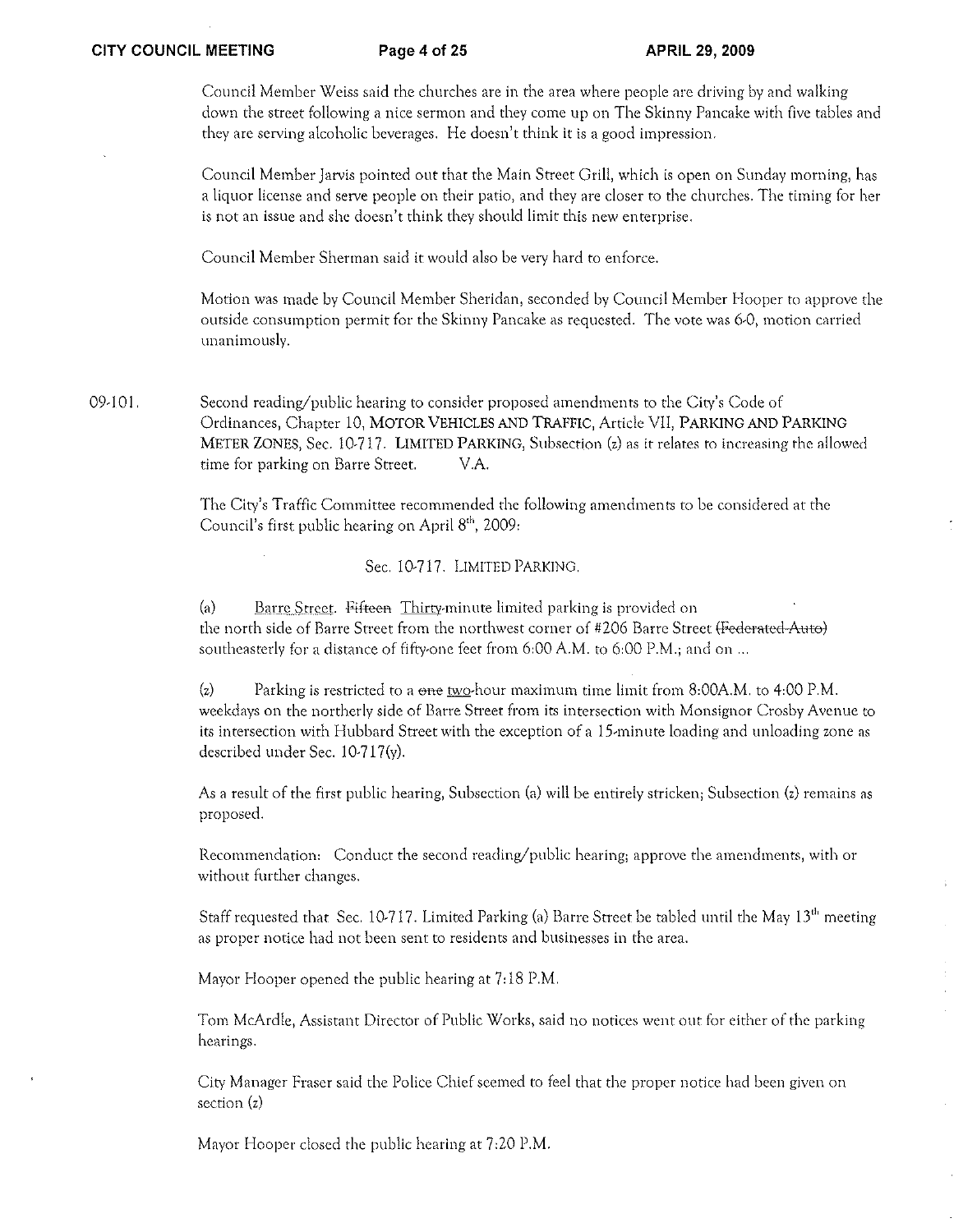Motion was made by Council Member Sheridan, seconded by Council Member Sherman to approve second reading on Sec.  $0.217$ . Limited Parking, Subsection (z). The vote was 6-0, motion carried unanimously.

City Manager Fraser asked if someone could make a motion to table the second reading until May  $13<sup>th</sup>$ on Section 10-717. Limited Parking Subsection (a).

Motion was made by Council Member Weiss, seconded by Council Member Jatvis to table action on Section 10-717. Limited Parking, Subsection (a). The vote was 6-0, motion carried unanimously.

09-102 First public hearing to consider an amendment to Chapter 10 of the City's Code of Ordinances, MOTOR VEHICLES AND TRAFFIC, ARTICLE V., ONE-WAY STREETS AND ALLEYS V.A.

> In a memo from Public Works Director Todd Law to the City Manager, it reads that, "Following a year of review and observation of the traffic patterns and school-related traffic congestion with the modifications in place that were enacted last spring, the Traffic Committee has concluded that the desired improvements have been achieved and are substantially successful."

It also mentions that while their (DPW) failure to remove the signs for the summer was entirely unintentional, it must be reported that no complaints or objections were received by any City staff members,

As a result, the Traffic Committee is proposing the following amendment to Chapter 10, Article V, as follows:

Sec. 10-501. ONE-WAY STREETS.

 $(h)$  Park Avenue - southerly, between Loomis Street and Hubbard Street seasonally during the school-calendar year, as determined annually by the Montpelier School Board.

Recommendation: Conduct the first reading/public hearing; make any further changes to the proposed amendment; set the second public hearing for May 13<sup>th</sup>, 2009.

This is related to the work the Council did last year on Park Avenue. The Council is proposing to restrict it as a one-way street southerly between Loomis and Hubbard Street for the year. The city did receive two e-mail comments. One was in favor of the proposal and one suggesting that it is inconvenient given there isn't much traffic there,

Mayor Hooper opened the public hearing at  $7:21$  P.M., no one came forward to comment and the public hearing was closed.

Motion was made by Council Member Sheridan, seconded by Council Member Jarvis to approve 1st reading and set the second public hearing for May 13<sup>th</sup> on Sec. 10-501. ONE-WAY STREETS. (h) Park Avenue. The vote was 6-0, motion carried unanimously.

09-103. Further consideration of accepting the proposed Parking Lease Agreements with Heney's (60 State Street) and the Capitol Plaza Lot...and authorizing the City Manager to sign on behalf of the City. V.A.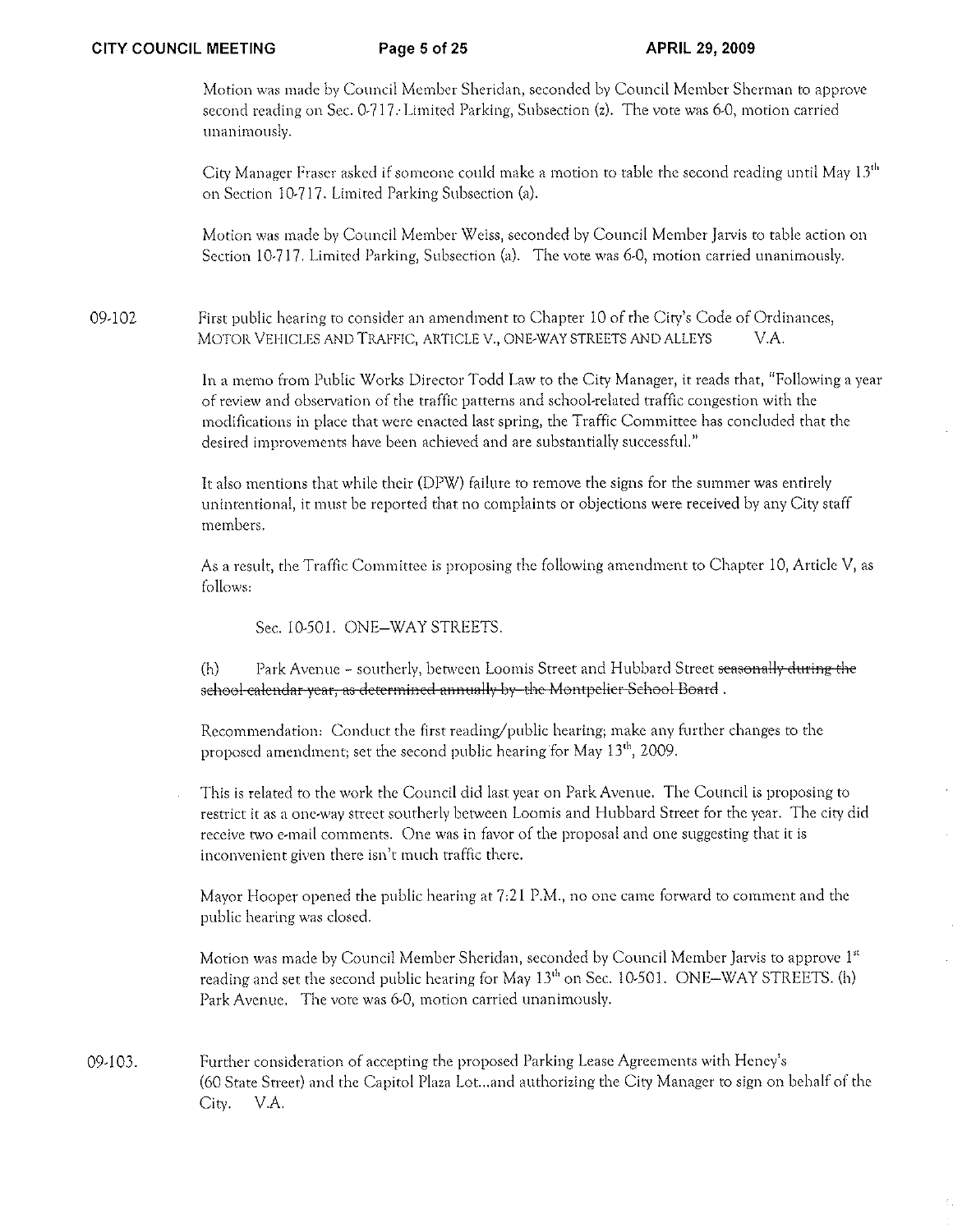This item was on the April 8<sup>th</sup> City Council Agenda, as part of the Consent Agenda, but was pulled off and tabled for further discussion this evening.

Recommendation: Further discussion, direction to staff

Council Member Golonka recused himself from participating in this discussion to avoid the appearance of a conflict of interest,

Council Member Hooper said he is unsure they should continue to pay so much for the management of privately owned property for public parking where the city loses money on that management. He doesn't know how much the city loses. He would have to break it down and look at the labor that can be attributed to these lots. Without that labor they about break even. The leases also show increases of over 4% per year for the next five years, when property values arc dropping and inflation may be about to occur. He would like to enter into a shorter term lease if possible with these property owners and consider the greater context of the city parking issues.

Mayor Hooper asked Council Member Hooper what his proposal was.

Council Member Hooper said he would like to sign and negotiate two-vear leases with these two. property owners.

Assistant City Manager Hill said she thought they would be open to negotiating on a lesser term. One of these goes back to the 1980's. They have always been part of the city's leases.

Council Member Sheridan asked if it was his understanding if they don't sign the leases the Fanner's Market won't be opening this Saturday.

Ms. Hill said at least one of them.

City Manager Fraser said they want to sign the lease before he allows somebody else to go on to his property.

Mayor Hooper said with the other leases they can mutually withdraw from them.

Ms. Hill said they could on these, too.

City Manager Fraser said it bas been the policy of the city for as long as he has been here, and acrually predating him. They have not priced their parking lots so they necessarily make money. Particularly with the Carr Lot the logical price to encourage long term parking in those spaces is based on street parking, Each lot was not necessarily looked at as a profit or loss center. It is a parking entity as a whole. The prices for the Carr Lot were actually our lowest priced lot because they wanted people to park there all day long. It was tbe most out of the core downtown and they wanted that to be the long term lot. They were never set up to just make money. This provides parking in this part of town and it is meeting a need. The city has always looked at their total parking and including leases and personnel and labor, and what is the tevenue from the total operation from the parking meters, etc.

Mayor Hooper said that is part of the city's overall strategy for managing parking in the downtown and sbould be discussed within that context.

Council Member Sheridan said there is the Parking Committee. They know that some lots were going to lose money and some were going to make money. Their policy hasn't changed. He certainly wouldn't have a problem looking at it again. They looked at the overall parking as being neutral. It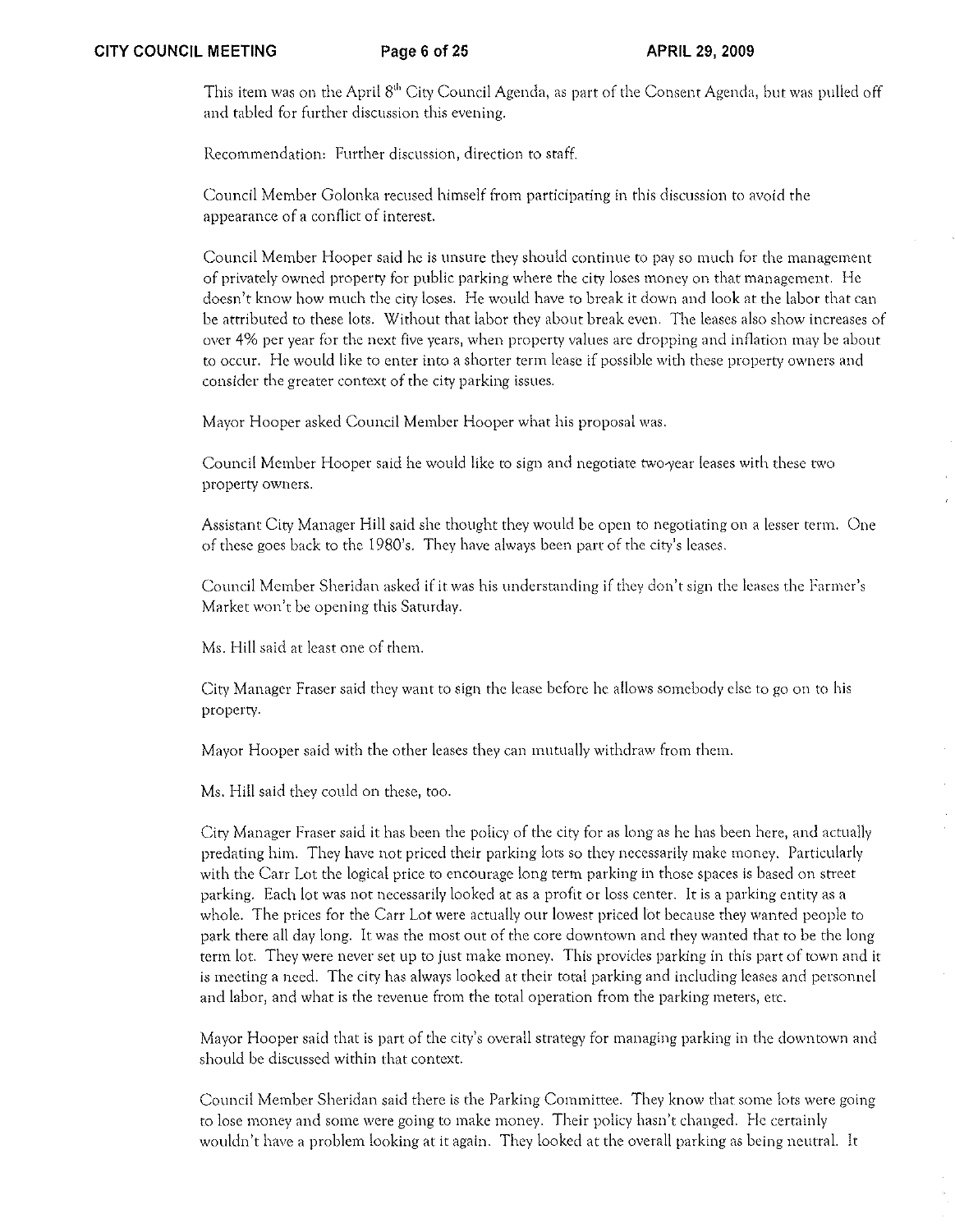wasn't done to make money or lose money, but done to provide a service to the city for parking because of the shortage of it.

Assistant City Manager Hill said she didn't think the Capital Plaza had a specific 6-month termination notice. You could make your approval conditioned on the same terms that Heney's have given us.

Council Member Hooper moved the acceptance of thee two parking lot leasing agreements conditional on the addition to the Capital Plaza of a 6-month termination clause. Council Member Sheridan seconded the motion. The vote was 5-0, motion carried unanimously.

Conncil Member Golonka returned to his seat.

09-105. Annual appointment of a City representative to the Central Vermont Regional Planning Commission. V.A.

> Each year, the City receives notice that it needs to appoint/reappoint a rep (and an Alternate) to the CVRPC; The City did not have an Alternate to the Commission this past year.

David Borgendale, Vice Chair of the City's Planning Commission, has been serving in this capacity and would like to be considered for reappointment; he recently shared with the Mayor that he will be on the CVRPC's Executive Committee during the coming year which he feels will give him a greater opportunity to provide input and influence the direction of the Commission.

Staff inquired with the CVRPC Office and found out that there is no limitation as to who can serve as an Alternate ... it can be filled by a City Councilor or citizen at large.

Recommendation: Appointment of David Borgendale; possibly appoint an Alternate or direct staff to advertise,

Motion was made by Council Member Hooper, seconded by Council Member Sherman to reappoint David Borgendale to the Central Vermont Regional Planning Commission.

Council Mernber Hooper said it would be nice to have a report once or twice a year about what they are doing for work.

Mayor Hooper said perhaps there could be a discussion of the Council's relationship with the Central Vermont Regional Planning Commission, We recently had a little flurry of discussion because she was surprised to see that the Regional Planning Cornmission wrote a letter of comment to the Act 250 Commission regarding the Sabin's Pasture application which is before them suggesting that a permanent easement should not be placed on a portion of that property even though that is what the Regional Plan suggests isn't cxactly appropriatc for a new tool for preserving open space.

Mayor Hooper called for a vote on the motion. The vote was 6-0, motion carried unanimously.

Mayor Hooper said there is a need for an alternate and suggested a council member could volunteer.

Council Member Sherman said she would be interested in serving as an alternate on the Central Vermont Regional Planning Commission.

Motion was made by Council Member Weiss, seconded by Council Member Jarvis to appoint Council Member Sherman to serve as the alternate on the Central Vermont Regional Planning Commission.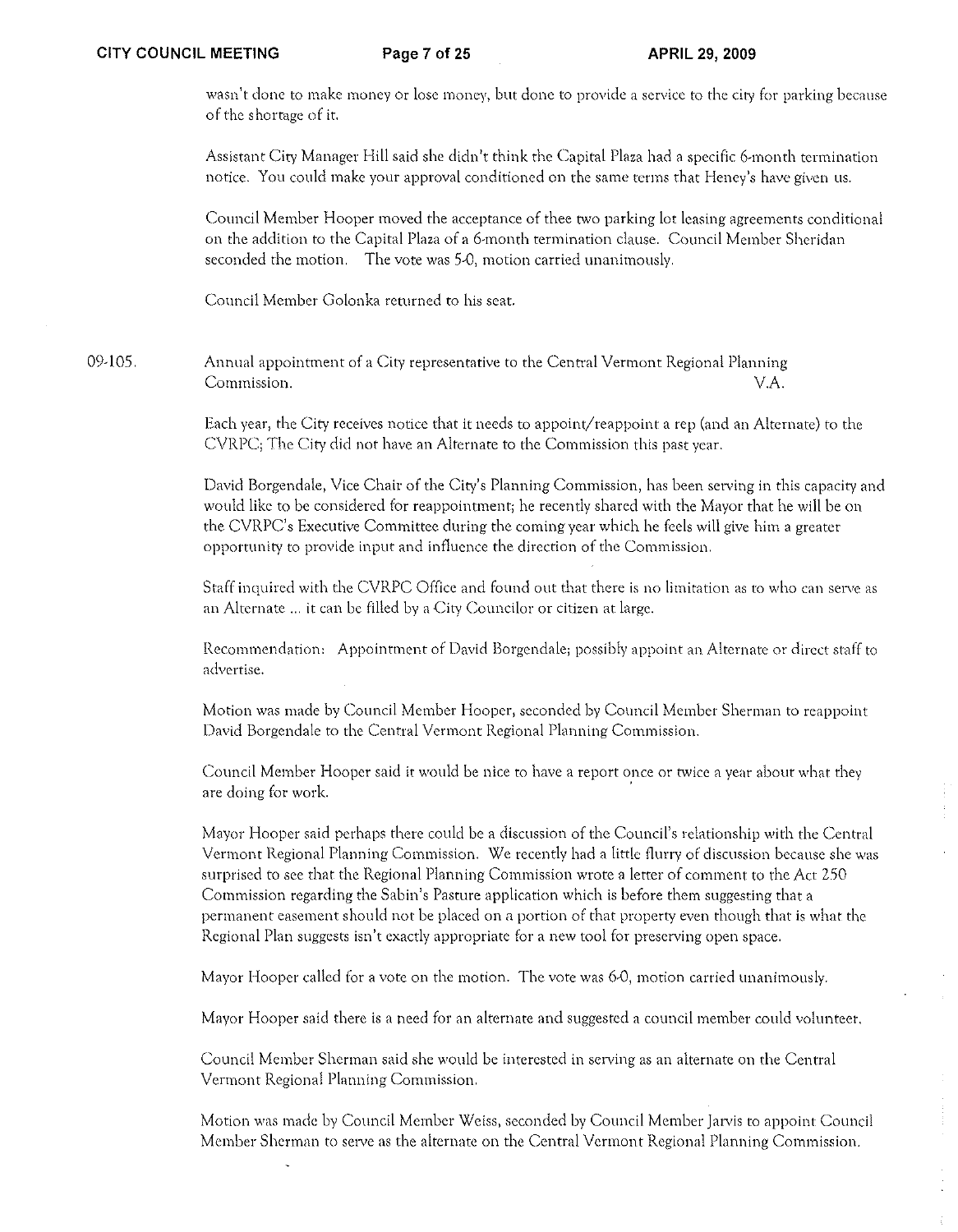The vote was 6,0, motion carried unanimously.

01,104.

Opportunity for representatives of the Capital City Farmer's Market to speak to the City Council regarding the upper level of the space they use at 60 State Street. V.A.

In a letter from the Capital City Farmers Market Board of Directors, they wrote "The Market would like to be in control of organizing and scheduling the entire 60 State Street lot."

In the past, the area near Julio's was unmanaged; they want to manage this area as well.

Any consideration of this request will be contingent on action taken with the Parking Lot Lease Agreement for 60 State Street (previous Agenda Item #09,103.)

Recommendation: Discussion; direction to Farmers Market Board of Directors and possibly, City staff.

Mayor Hooper said this is an opportunity for the Council to have a conversation with representatives of the Farmer's Market. She would like to hear from representatives of the Market and would than take comments from members of the public. She very much appreciated their engaging in this conversation with the Council. It began as an interest in making sure that folks who were visiting the market and generally using the space associated with the market activities were making sure it was safe. The Council really appreciates them being partners in understanding that. It seems things have gotten a little more complicated than that. One of the things the Council has felt very strongly is what a great asset the Fanner's Market is to the City of Montpelier.

Ann Tondu, Randy George, Boots Wardenski, Claire Fitts and Alan LePage appeared as representatives of the Capital City Fanner's Market.

Boots Wardenski said they appreciate the support the city has given them of space and help to keep the Market open during the hours by towing cars that were parked in that area. Their real impetus for expanding the market was to put a lot more vendors in and to initially address concerns about traffic safety and pedestrian safety in the upper lot. They were under the impression at that time they would move up and occupy the whole space. It wasn't their intention to push anybody Ollt, but to deal with that space in a responsible way and manage it in the way they have been managing the market as well as providing opportunities for vendors to sell their wares.

Mr. Wardenski said one of the factors they took into consideration was only putting vendors on the side where the parking spaces are because they envisioned if they had vendors on both sides against Julio 's wall and in the parking spaces that the congestion and traffic conditions coming into the market when they were setting up and going out would be untenable. They have trouble now getting in and out of the market with the way it is set up. There is a lot of congestion. To have vendors going all the way up the space on both sides he can envision traffic trying to get into the market parked on State Street waiting to get into the market. They wanted to eliminate that possibility. That is why they only put vendors on one side in that area.

They understand the city has received some interest from other parties about using the upper part of the lot on Julio's wall. They sent a proposal to the city saying how they would deal with that, that they would keep that side open for nonprofits, kids who are selling and politicians and people providing music and dancing and other arts. They felt that was a good compromise to having vendors on both sides because there would be less of a presence on that side of the market than full scale market vendors. They know they can manage that situation thernselves very well and they won 't have the concerns about ttaffic because they will be in control of it. They are hoping that the city will take that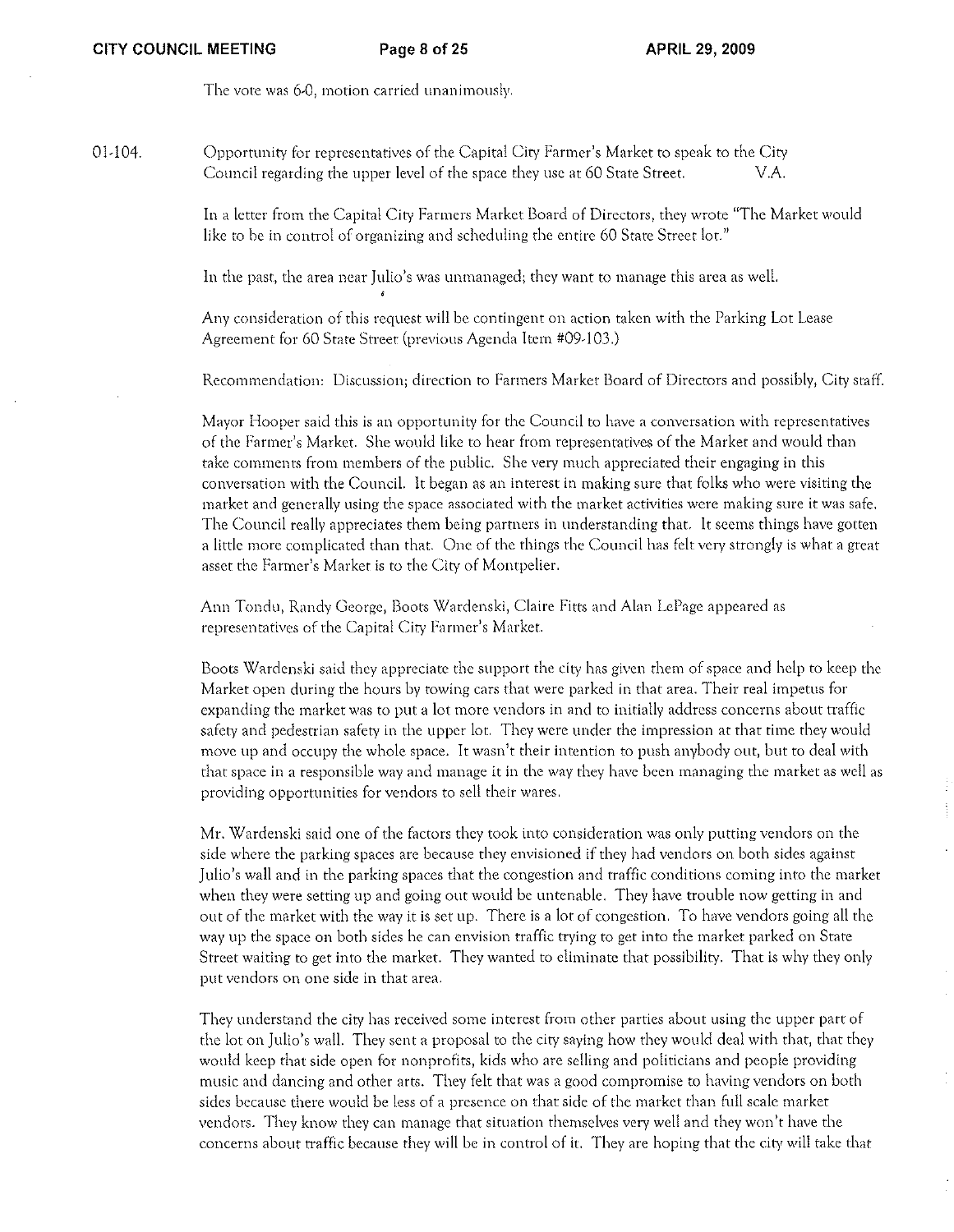into consideration and approve fhcir proposal. They don't want to close the space off completely.

The other issue they are dealing with in that space is having vendors who are not part of the market vending there. They are essentially getting a free ride and living off the coattails of the market. They are a little upset about that. In one case at least one vendor is set up there occasionally was a vendor who was in the market and then decided to not be in the market any longer. There arc two vendors that are set up there who were previously in the market and then elected not to be in the market. He believes there are also vendors up there that have applied to the market and have been rejected so they have set up above the market.

They undersrand that the City may not agree with their proposal and may allow Julio's wall to be more of a free zone. They would ask the city how they arc going to manage that space so that traffic and pedestrian congested arca is not created. If people are setting up there and the market can't manage them, then somebody has to set up some rules for them so they are not setting up after the market has set up, or they are not staying there and not blocking the vendors at the end of the market.

There are some fairly large vendors up there. Pete's Greens is up there at the top of the market. He takes up a lot of space with his vehicle when he loads and unloads. They are not in a position now to really configure the market. They did it once in anticipation of Julio's having a festival. They would like the city to allow the Farmer's Market to manage the whole area.

Randy George spoke about the insurance. The Farmer's Market has insurance and that is important from the city's perspective, that whoever occupies that spot on Saturdays is an organization that will be covered if any issues of liability come up.

Mr. Wardenski said they don't want to be in the position of continually monitoring something they have no control over. If they are managing it, or if someone else is managing it, they would like it to be managed in a consistent way that works with the Farmer's Market as well.

Council Member Sheridan asked from the Julio's building into the lot, what is their land?

City Manager Fraser said it is a small strip, only about a foot or two. There is a little strip of land that goes with the Julio's building. When this first came up a few years ago when they were first approached about certain people setting up shop there, the market wasn't up there then so it wasn't really an issue as far as their area was concerned. At the time it was only artists with people selling pictures and paintings. They basically had permission to hang their stuff on Julio's wall from the building owner. The city said they could have tables. It became a place where people could congregate. Again, it hadn't caused any real major problem except in the last year or two there were so many people starting to come to the upper lot that the traffic and parking from the parking spaces caused a conflict, which led to the whole conversation in the first place. It is a more hazardous situation. The city has never asserted any organizational or management control. It's on a first come, first serve basis.

Council Member Sheridan asked if Mr. Wardenski could tell him what he meant by the concept of a "free ride."

Mr. George said every vendor pays rent for the space they use at the market to cover hiring a manager, publicity, having special events and covering insurance. Anybody who sets up along Julio's is getting the benefit of all of that without any expense because they don't pay anything. They aren't part of the Fanner's Market.

Council Member Sheridan said nobody pays anything to the city, though.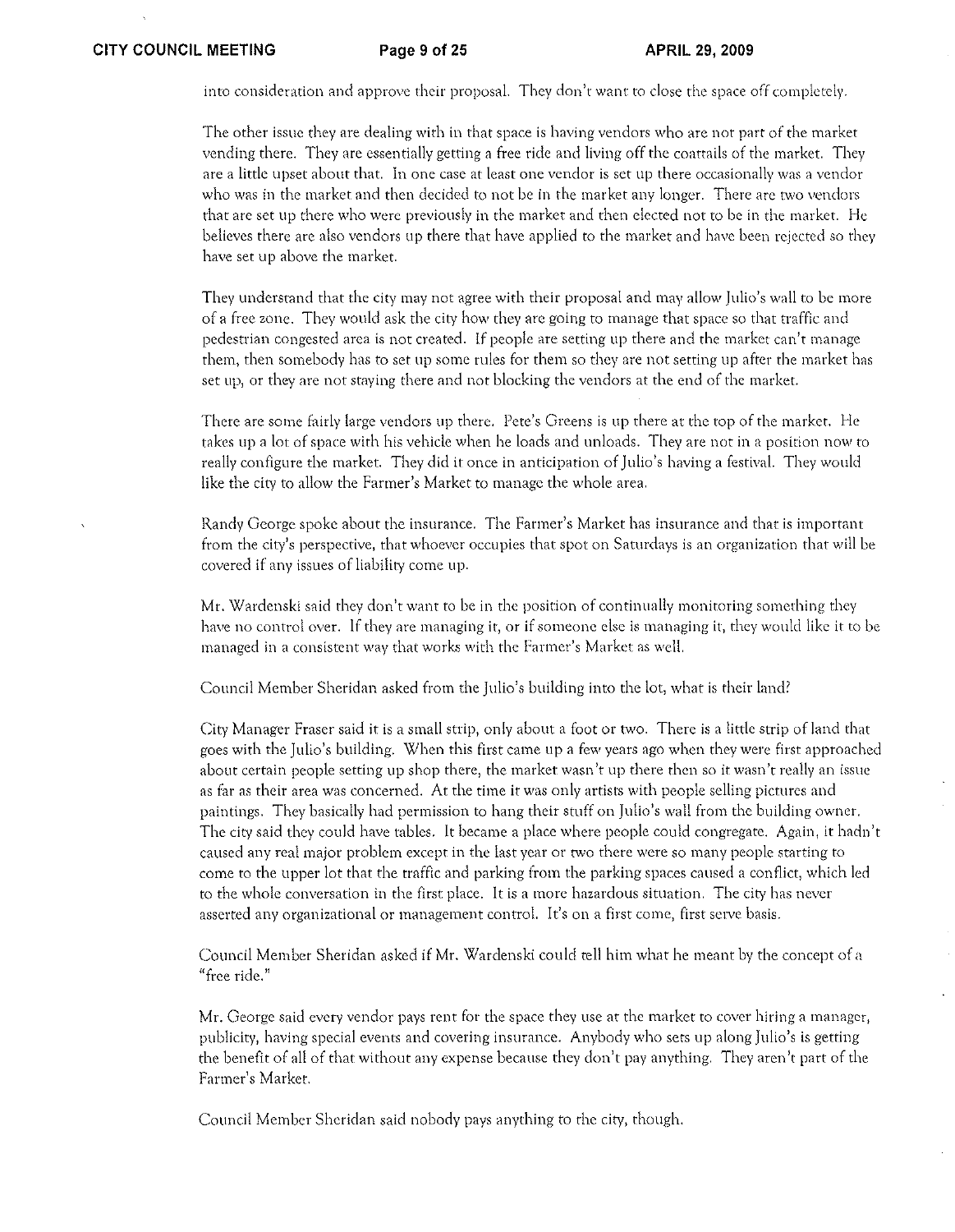Mr. George said they do not pay rent.

Mayor Hooper said where they left it the last time they spoke is the Council authorized the City Manager to be working with the Farmer's Market to essentially use the parking lot side and keep the other side free. The Market said they would really like to manage the entire upper part. The City Manager said he prefers they come to the City Council and the Council make a decision because this is outside of what they had talked about. The question for the Council is, how do we wish to *see* this evolve?

Council Member Sherman said she would like to see how it works with the Farmer's Market coming all the way up to the front on the parking side and leaving the Julio's wall open to people who want to show up. It will bring more people to the Farmer's Market. The Farmer's Market will be bigger, and it is always interesting to see who appears on the wall. They are a totally different entity. They aren't there every time. They are an additional artistic, cultural and economic attraction to the market. It just makes it look like a real live happening place.

Mayor Hooper said one of the things the Council has heard from the Farmer's Market folks is that is where the Council wishes to land they would like to see some sort of management of what is happening along Julio's wall and a distinction so people understand the Farmer's Market is separate from what is happening there.

Claire Fitts said one of the concerns they had is they really do want to make the space available to nonprofits, children and politicians, and they want to make sure that space is available to them. If they have a first come, first serve sct up they may end up with morc for profit vendors setting up there and coming earlier and not making much space available to the nonprofits, children and politicians. She spoke of the other areas available such as the church lawn, the court house lawn, etc. There are some other spaces available that could also add to the whole atmosphere of the downtown and help bring people around. That is not the only area those people have available to them.

Mayor Hooper said she would like to hear what concerns and questions the Council has and then they will certainly give members of the audience a chance to speak before they make a decision. The Council has had an opportunity to talk with some other people but not the Farmer's Market.

Council Member Jarvis said she has twice been one of the nonprofit groups that has been allowed into the Farmer's Market to do fundraising events. The setup and break down is a little dicey with getting the cars in and out and watching the people. That top area is really going to get squeezed. If we decide to go with Council Member Sherman's proposal we need to have some city staff person to manage the situation because otherwise it is too much to ask of the Farmer's Market if it isn't an area they are going to control.

Council Membcr Golonka said one of the concerns that brings up with him is if we arc talking about city staff and city time, that's money. If we are already giving a free ride in terms of city property and rent outside of our events policy, then we have to put that back on the table. He doesn't think the city should perform a management function without reimbursing the city in regards to the expenses they incur. It may be minimal, but we have to identify what level of police, fire and emergency services we arc talking about. If we are providing one of our city staff, that is going to cost the city money and that has to be reimbursed.

Mr. LePage said they would be willing to pay rent and be responsible. They admit they have been a guest of the city and have never paid a dime in rent and thc vendors collectively benefit enormously frorn the vibrancy of downtown Montpelier. It is reasonable for the Council to ask the Fanner's Market for a fee to defer expenses.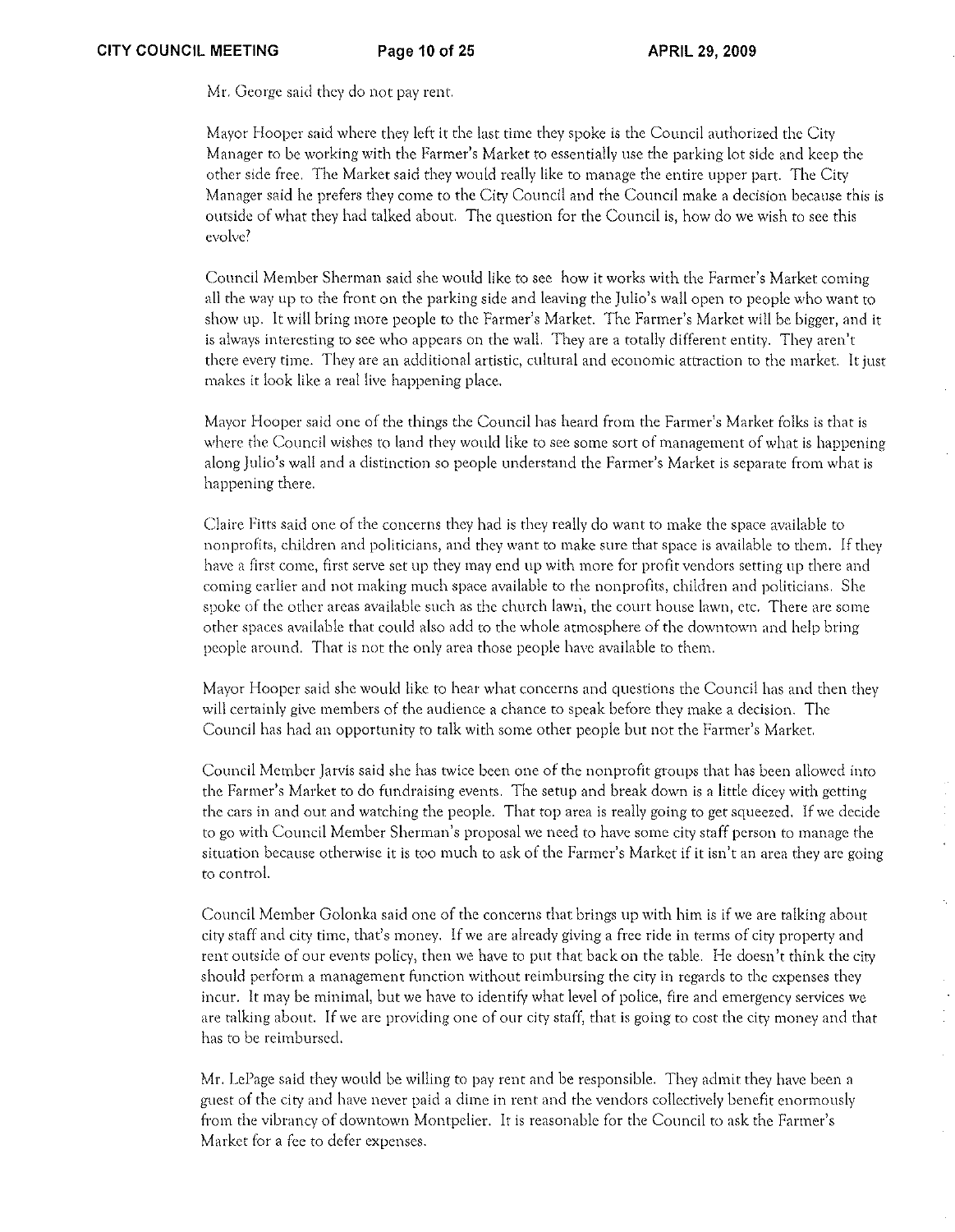Council Member Golonka said in the past few months the Council has gone through a whole process where there is an events policy in terms of Langdon Street and in terms of closing a lot of streets in the city, and he would just like to follow the city's own policy. The Farmer's Market should go under the policy they have just adopted.

Mr. George said that is true of the Farmer's Market and anybody else using that lot.

Mayor Hooper said it strikes her that there is a large question of whether we invite the market to manage all of that area or do we separate it in some way. If we choose to separate it, then who bears the responsibility of what?

Mr. Wardcnski said in conjunction with that, before the Council makes that decision' the city should have a policy of how they arc going to manage the wall by Julio's because the Fanners Market will be impacted by it if it is not managed.

Mayor Hooper asked how they see that changing from what happened last year. Aside from the wall being further up, what would be different?

Mr. Wardenski said the congestion will be a lot worse, especially at the beginning of the market and the end of the market when people are ttying to get their vehicles in to load and unload. If there are two commercial vendors in that area the potential for problems is going to be increased.

Mayor Hooper said they require their vendors to set up before a certain time and break down after a certain time.

Mr. Wardenski said they have to have their vehicles out of the lot by 8:30 A.M. They cannot have a vehicle in there before 1:00 P.M.

Ms. Fitts said there is also a concern about liability. There have had liability issues come up in the lower part of the lot. If the city is managing a certain portion of that they want to make sure that liability concerns are addressed. If there are cars driving in and out and the Farmer's Market can't control it that creates the liability concerns they had in the first place.

Mr. Wardenski said one of the things he often does when people are setting up is go and tell them to move their car, but he can't do that with private vendors.

Mayor Hooper said what she observed last year is folks along the Julio's wall are not bringing in vehicles. There is not a setup issue.

Mr. Wardenski said they were parking in the spaces that the Farmer's Market will now be occupying. Now they aren't going to have that to park in, so they will have to drive in to unload and load.

Council Member Sherman said she wasn't aware they drove in. She is now hoping to stop traffic. It will be the Farmer's Market people who drive in for set up and for break down.

Council Member Jarvis said barricades could go up by 8:30.

Mr. Wardinski replied they don't put barricades up. They are up at night but not up during market hours. They don't want to put up a barricade to keep people out of the market.

Mayor Hooper said to remember people do park down in the Jacobs' Lot and we are not restricting all of the parking.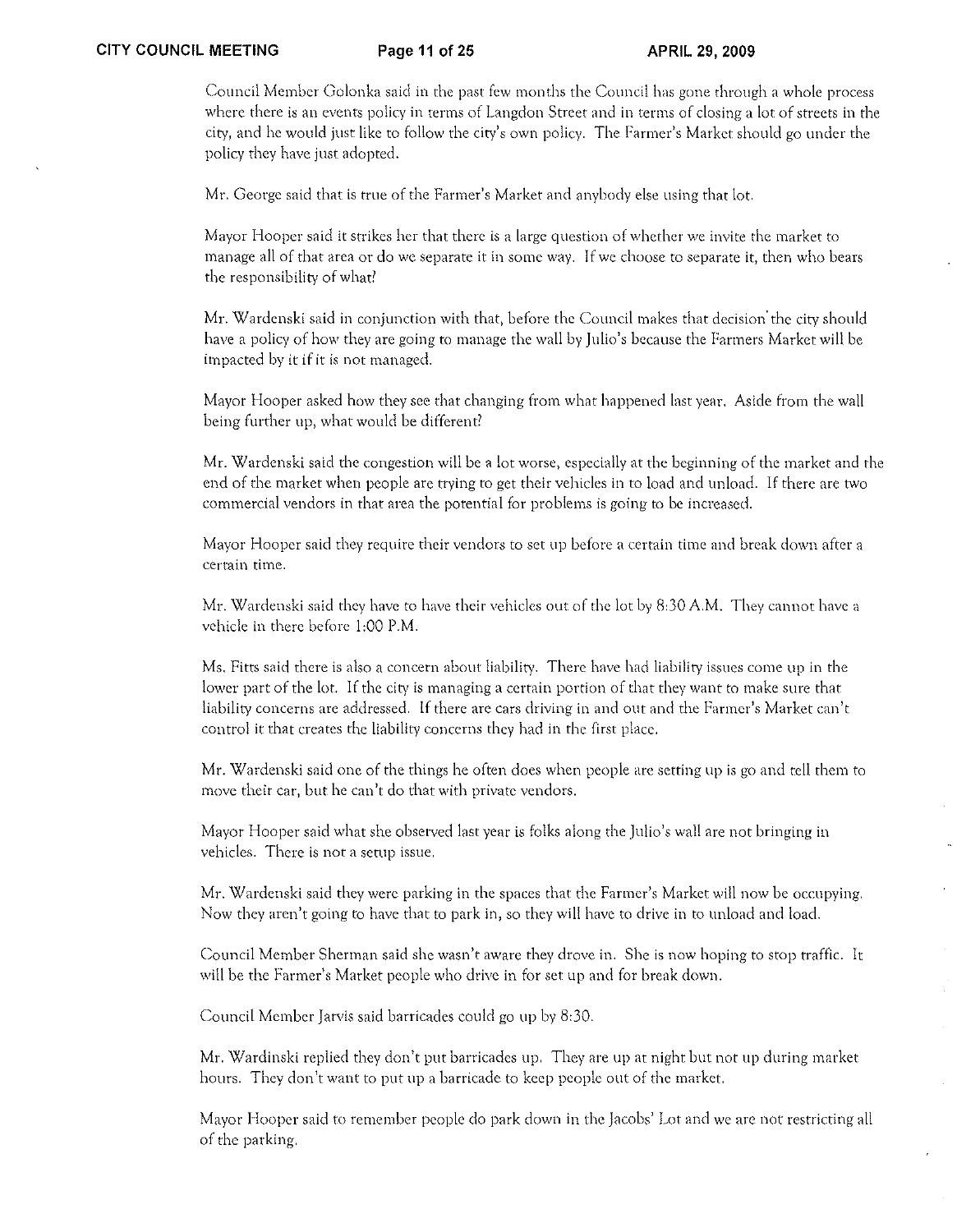Mr. George said the Farmer's Market has talked with the owners of those businesses and they are fine with restricting the parking.

Mayor Hooper said she assumed cars would be coming in and out from there. She said there are some members of the public who would like to address the CounciL

Joseph Keane, a resident of Montpelier, said the topic regarding the Fanner's Market seems to have expanded and changed direction. He thinks Bill Fraser and Mayor Hooper are absolutely right about getting the cars out from a safety standpoint and completely closing it to traffic during the Farmer's Market. He is not anti Farmer's Market. He thinks it is an asset to the city. They are welcomed guests that may be taking advantage of the residents. It is sort of like inviting someone to your house to stay over and you offer them the guest room, and they say thank you but they prefer the master bedroom. They are getting the space for free. Eighty percent of the vendors are non-Montpelier residents. It doesn't make them evil people. The bulk of the people who use the area along Julio's wall are residents of Montpelier. Typically, they are folks who are politicians like Mayor Hooper and Warren Kitzmiller. There was a Peace Corps volunteer having a bake sale to raise money to take back to the village she was working in. There are service organizations. It is the kind of place that people come for two or three weekends in a row, or once to sell raffle tickets. It's that open free community space that is ever changing. There are also some small vendors that sell there. Originally, the conversation was about market standards. Then, market standards went away and now it's management. The space has functioned in a nice way for years. When people show up late and there is no space left, people move their things and make space for them. If somebody forgets a table, who isn't normally there, one of the people in that public space provides them a table. It is a good community feel. It's eclectic and no issues. He was there for 16 weekends. If people show up late because they had to run their kids to soccer or baseball, everybody moves and makes room. It's the best of Montpelier. To say that people like Washington County Family Services who sells raffle tickets needs to be managed or the Unitarian Church who sells raffle tickets could be compared to the Hell's Angels and needs to be managed, this much to do about nothing. He welcomes the Fanner's Market and wishes them success. They have a great deal with the city with zero rent. Realize now that all of the entities within the Fanner's Market are for profit organizations. That's not an evil thing. They pay no rent to the city whatsoever and get a lot in return. The Council has been very generous and offered them almost a 50 percent expansion of the space they have with no rent. For some reason they need to manage the residents of Montpelier and the organizations from Montpelier. This has functioned nicely for years and we are creating monsters that don't exist about traffic flows. Of course, there is foot traffic coming in from State Street because it is the main access to the Market. Some people would want to shop at the market and try to park in there. Meanwhile there are 40 people wandering in and out, and it's not a good situation. That fixes the solution by just putting one police barricade by Christ Church to stop the traffic. There are no congestion issues. The only congestion issue is Pete's Greens leaving late because they always set up late and trying to drive a giant truck through a crowd of people.

Darla Morrissette said she has been selling her headbands and added belts last year since August of 2006. No one has been managing the wall along Julio's. There have been no problems. There is traffic in and out. She tried to join the Fanner's Market organization and was told she didn't meet their criteria. She would have paid to be there every week, and she is basically there most weekends from May into October. She feels it is wrong for one group to monopolize the whole area. She could go to the church and it will cost her \$20 a week, and over the summer that is \$500 or \$600. Or, she could buy a permit from the city for \$250 and set up anywhere. There have been no problems; everyone gets along fine. The only ones selling anything are basically her and Maggie selling aprons, there arc a few little jewelers, and she doesn't think she is any competition to the Farmer's Market. People along Julio's wall do add a little flavor to the city of Montpelier. She thinks the Farmer's Market believe they should control it all. Why should they? They pay nothing; she pays nothing. Why should one group be able to conrrol it? She hopes something is decided tonight because she plans on being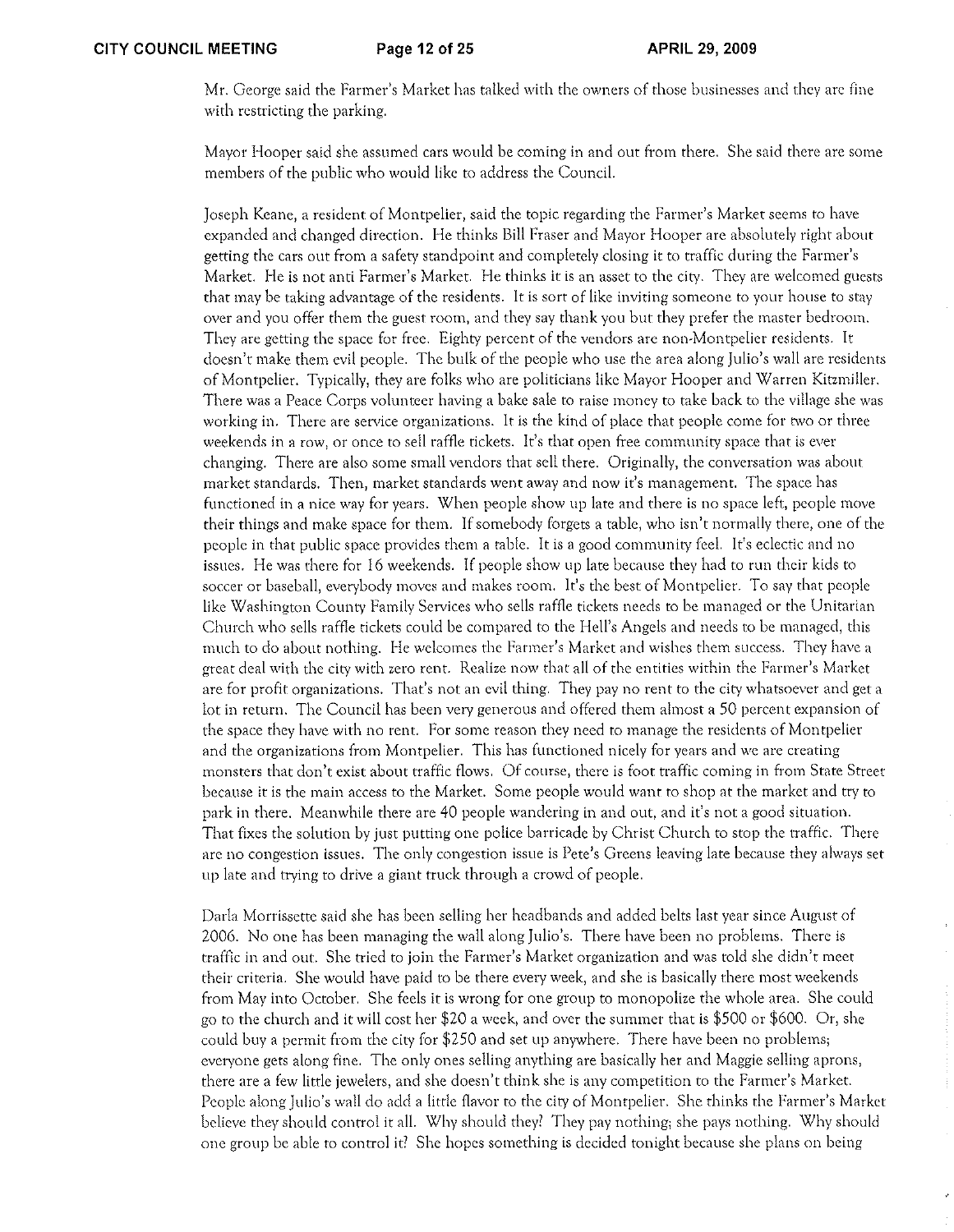there early Saturday morning. She enjoys it and does make a little money and she has made a lot of friends. Regarding the parking, last year they were asked by Jesse Schmidt, the Manager of the Farmer's Market, to not park there because she wanted it open for Farmer's Market customers. They are the ones who wanted people parking there. She thought all along this was dangerous because there arc people going in and out during the market.

Council Member Sherman asked Ms. Morrissette how it would be if they weren't allowed to bring their cars in. If the Council said Julio's wall is open to the public but you cannot bring a car in to unload your stuff, would that work?

Ms. Morrissette said she could, but if she was rhere before 8:00 A.M. there shouldn't be a problem. She could park on State Street and bring her stuff in.

Maggie Morse, known as the "Apron Lady," said she recycles clothes and make them into aprons. She started making cloth napkins. Years past she was part of the Farmer's Market. She was healthy enough and her body was able to not only bring her creative product into the market, but commit to the Saturdays they wanted and it was very lucrative. She paid the rent to them. It was a great community and she was happy to be a part of it. Her body couldn't keep up with it. She is producing less so she isn't part of the market any longer because she can't commit to all of the Saturdays in rain or shine. Once she saw some vendors along the Julio's wall she thought she could do that. She is there once or twice a month when it is dty and warm enough, and if she can park close enough, There were times there was no parking available and if she could still park on State Street, she downsized and bring just a few things in, It's a very social event and a unique group of people, She enjoys it and it helps keep her well. It has pulled her back into her art, have it appreciated and being able to let go of that commitment if it is raining. She thinks everybody has their own story, and she just wanted to give them a little taste of hers, There is a uniqueness why they are all there,

Janice Hood, a resident from Montpelier and Darla Morrissette's sister, said what she likes about it is there are a lot of children where she works that buy the headbands. She rhinks Darla also draws in for the other people are the market. She goes to the Farmer's Market and buys food and vegetables. It would be a very sad thing to have to say no ro rhese people. It's a good thing these people do.

Steve Walke said he urges the Council to keep the Julio's side of the entrance way open. Last summer he had the occasion on two Saturdays to solicit for the Family Center of Washington County. It was a wonderful opportunity for them to sell raffle tickets for a dinner catered by a fancy chef to raise money for their new facility on Sherwood Drive. It gives you an exposure to all of the people coming in to patronize the Fanner's Market. He thinks it is important to keep the wall open. He looks at it as the Hyde Park corner of Montpelier. It's important to the city and he thinks they should keep that side of the market open,

Francis Dodd, speaking for the Unitarian QUilters who are have a regular presence along the wall, said she is one of the designers and organizers of the quilt making so she benefits from those who sell the raffle tickets for the quilts. She would like to see the wall kept open for the Montpelier participants who are there and the nonprofits and kids. If the city decides to turn that over to the Farmer's Market, she would like to see some stipulation that it be kept open for such things. She believes it adds an element that is very enriching for the community.

Mayor Hooper said opening day for the Farmer's Market is this Saturday and they need to make a decision.

Council Member Sherman said she would propose as a motion that they keep the Julio wall open on a first come first serve basis to whoever shows up but with the stipulation that they cannot drive in that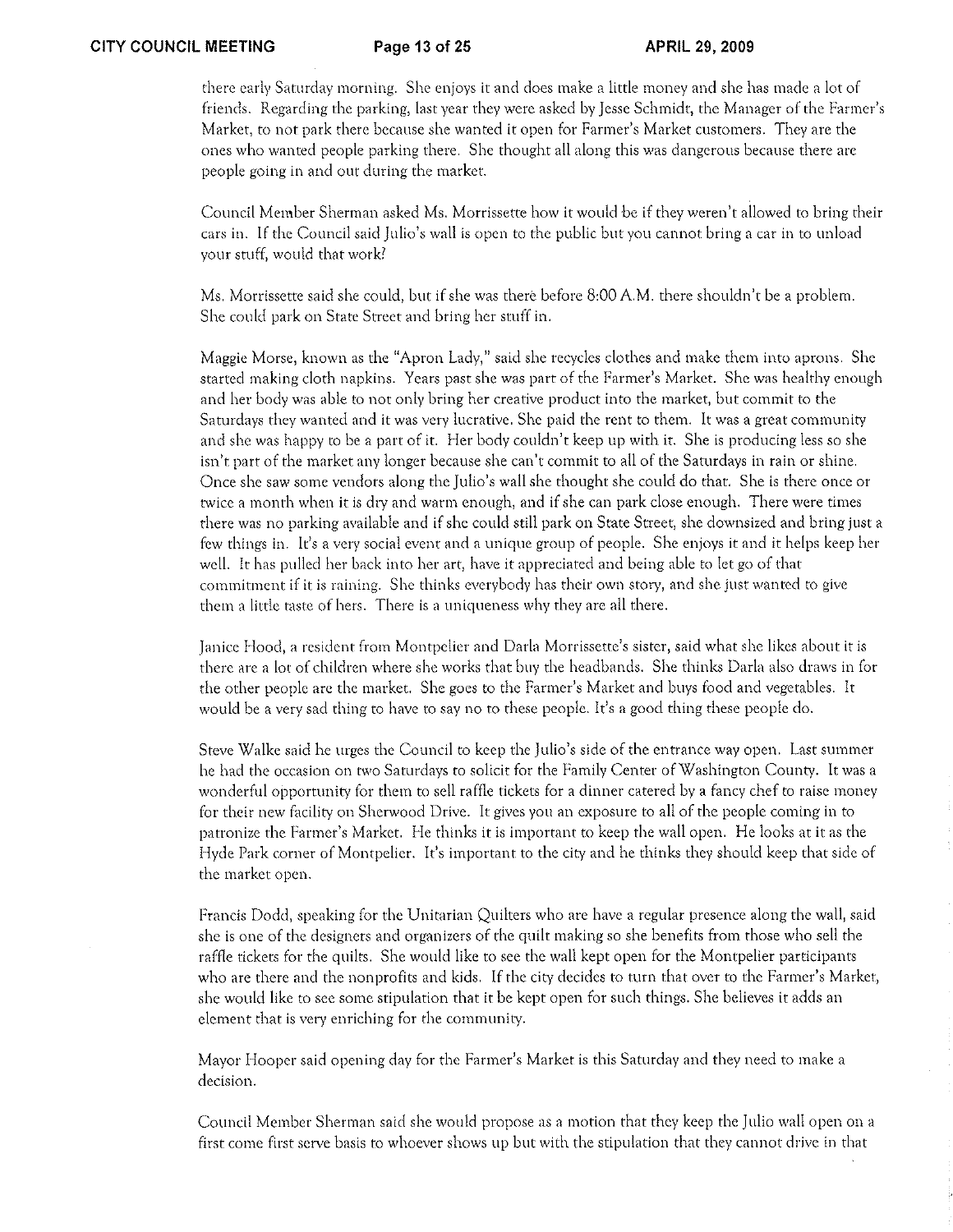area, Traffic would be barricaded and no cars except authorized members of the Farmer's Market could drive in there. Walk·ins and small operations can be along the wall. Council Member Weiss seconded the motion.

Council Member Sherman said the city would need to set lip a barrier with some sign saying vehicle access only to members of the Fanner's Market.

Council Member Golonka said he had some questions with regard to the Farmer's Market naffic. When do they stop driving in there?

Council Member Sherman said the Farmer's Market vendors can drive in and drop their stuff off and then pick it up. Peoplc, who are selling anything, whether it is tickets, art or quilts, cannot drive in. They can be there and it would be unregulated, but they cannot park there and cannot drive in to unload their stuff.

Council Member Sheridan said notification should be given to the two businesses to make sure they understand this because they aren't represented here. Obviously, notification should be given to our own s8fety personnel in case there is a fire back there or there is an ambulance call. They need to understand it is going to be barricaded off so they can have their plans formulated.

Council Member Golonka asked if the city has a right to close off private property. Has anyone talked to Jeff Jacobs?

Mr. LePage said they have talked to the two restaurants involved. They do speak with Jeff Jacobs every year about the usage of the lot in back of the garage and he is all right with that closure. They haven't specifically discussed the section in back of Julio's and in front of the garage. There are people who park there who work at the restaurant.

Council Member Golonka said his concern is if they are adding something, like the closure of a private property, he would like the property owners to be notified before he approves it.

Council Member Sheridan said they should be renotified to make sure they understand the changes being made.

Mayor Hooper said the Farmer's Market has raised important issues with regard to liability. She would suggest that when they enter into the Market and if someone is injured in the market area. Now that distinction is not as easily drawn. She can appreciate their desire to have some sort of clear delineation so when she falls down next to Julio's wall that her injury does not belong to the Fanner's Market. That is an issue that is hanging out there for the Council's consideration.

Council Member Jarvis said she doesn't mean to offend anybody when she says that area needs management, but her thought is it is going to be very different this year than it was last year. It's not that the peoplc who set up there are not responsible. It is just that the traffic patterns are going to be totally different than they were before. For instance, if we want to make sure this clear path for emergency vehicles is open, how will we assure that if no one is there' One thought is to chalk off 6 feet from Julio's wall where people can set up.

Mayor Hooper said the other request they heard from the Fatmer's Market was there also be a clear delineation that what is and what is not the market. It may be the signage of where the market is may be the Farmer's Market's responsibility as opposed to those of us who just hang out on the wall. She really appreciates the Farmer's Market trying to be proactive in considering what the issues may be out there.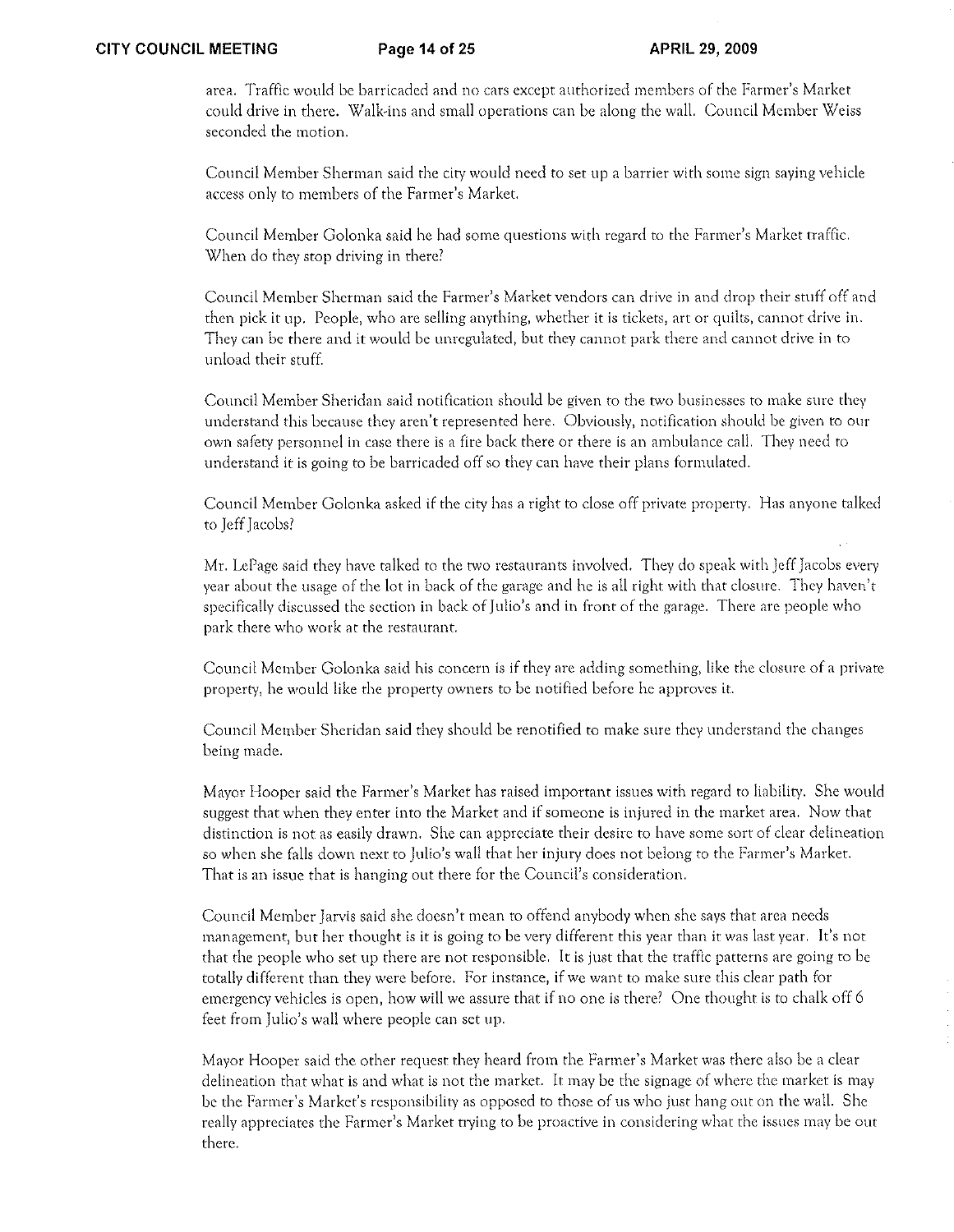Mayor Hooper called for a vote on the motion. The vote was 6-0, motion carried unanimously.

Council Mernbcr Jarvis said they can always revisit this issue if they need to.

09-106. Further consideration of leasing a van for the Senior Center. V.A.

Senator Bernard Sanders has awarded an earmark to the Montpelier Senior Center for a van.

City staff has been working with GMTA (Chris Cole and staff) to select a vehicle that meets the requirements and does not require a CDL license to drive.

At their April 8<sup>th</sup> meeting, Councilors requested further information from GMTA and City staff before making their decision.

Recommendation: Further discussion; authorize the City Manager to sign documents to procure and lease a van through the federal funds earmarked for the Montpelier Senior Center.

Lucinda McCloud, Program Director of the Montpelier Senior Center, and Liz Dodge, Vice Chair of the Senior Center Advisory Board, joined Assistant City Manager Hill to discuss the leasing a van for the Senior Center. The Council asked them to bring back a more formal lease with the blanks filled in. The CCTA did send another lease last Thursday with one minor change. She sent the document over to Paul Giuliani and he requested one additional piece of wording to the lease in Section 19~ indemnification. Paul requested the words "Only to the extent permitted by law" precedes the lessee covenants, etc. CCTA and GMTA did not have any objection to that and included that minor change in their new document.

Assistant City Manager Hill asked Lucinda to come because she doesn't feel she has adequately represented the Senior Center in how the van originated, and why they are excited about it Some of the Council may not receive the monthly newsletter from the Senior Center and she is going to put those into the Council's packets. One of the things they would be using the van for is for trips. They are planning a trip to the Echo Center in Burlington, Calvin Coolidge's Home in Plymouth, to a cruise on Lake Memphremagog in Newport, etc.

Lucinda McCloud, Program Director for the Montpelier Senior Center, explained when the Senior Center did a survey a couple of years ago on what the priorities for seniors were right at the top of the list was trips. They really like trips. They do both day trips and longer trips, and it has been a real money maker for the Center during the last few years. They talked to Bernie Sanders' Office. A lot of New Hampshire centers are new and beautiful and have vans. Generally, their options for transportation have been to hire a bus, where they need at least 30 people to afford that, hire a van from Budget Rental and drive it, or do carpools. Since the economy is not as strong they have seen a real decrease in people taking the trips, although they still want to. This coming year they really concentrated on a lot of day trips. It's a lot of trouble and a lot of expense to rent a van. The vans they rent from Budget Rental are passenger vans. They can't accommodate people in wheelchairs and people have trouble getting in and out of them.

When they started talking to Bernie Sanders' Office about why New Hampshire has such great vans and we don't have any, he went for an earmark and designated four senior centers in Vermont for the vans. As you all know, the Center has a terrible parking problem if they stay there. There have been times on Tuesday where a band plays and people have driven in and can't find a parking place and go home. Conceivably) they could park out at the Department of Labor and the van could pick them up. They talked to GMTA some time ago about doing a route through Montpelier once or twice a week to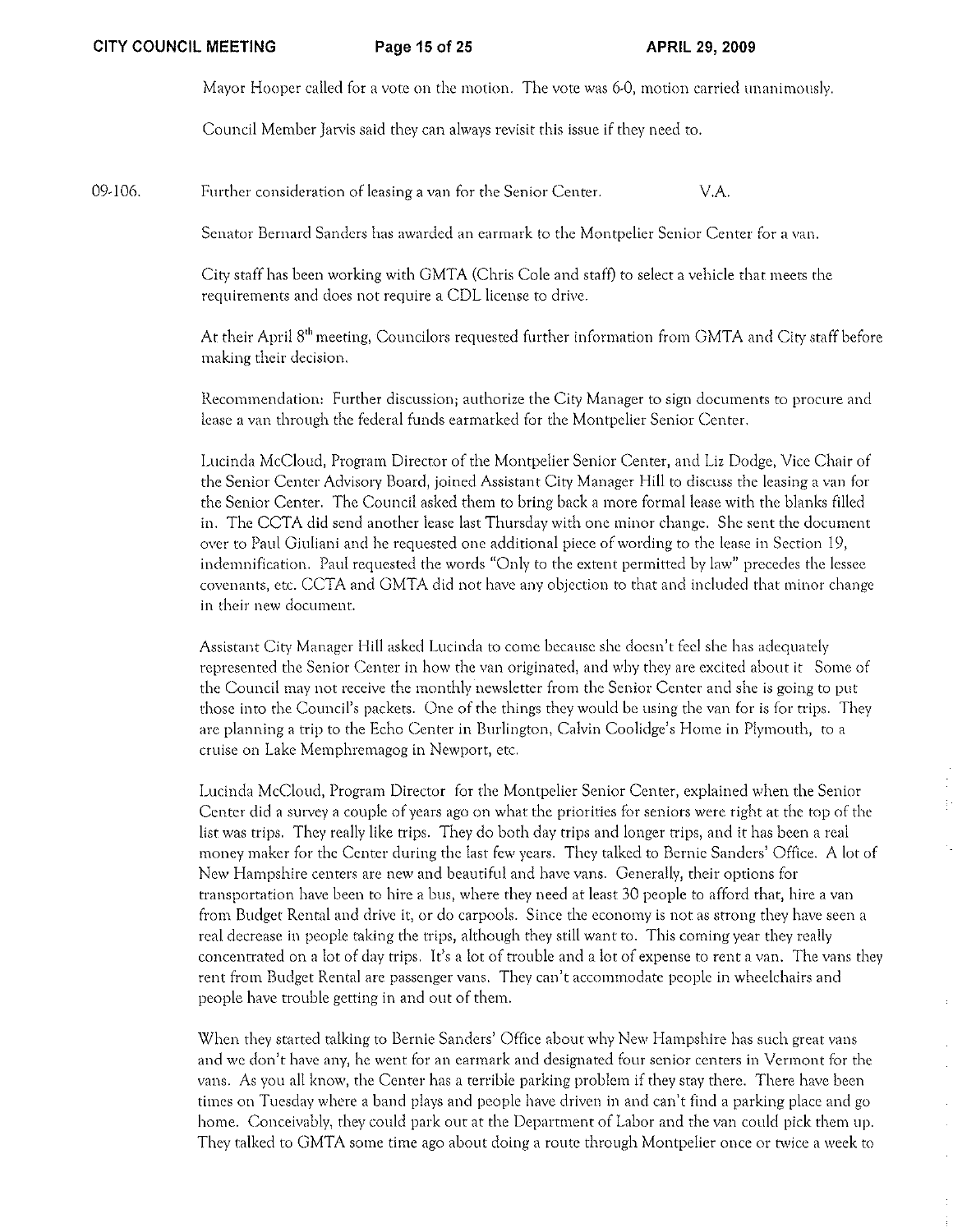pick lip seniors in the morning and picking them up in the afternoon because a lot of seniors shouldn't be driving. This would be a good way to help Montpelier residents.

They have always thought of this as a real community resource. They share their space with any group that comes to them. There are all kinds of dance programs, Foodworks uses the space, and all kinds of groups booked the space for weekends and evenings. It was their intention to share this with the ' community. According to the lease it has to be used primarily for the Senior Center. Alan Weiss was interested in the Mountaineers. Suppose there was somebody in a wheelchair who wanted to go to a Mountaineers game, they can't go in the bus the city leases. They will have a van with a wheelchair lift and the deal is they may have to provide the volunteer driver to do this.

One of the things they talked about was Meals on Wheels. The Pioneer Apartment docs the Meals on Wheels Programs and arc dependent upon volunteer drivers to deliver the meals. If they could get a volunteer driver) perhaps that person could do a route through Montpelier and the people from Meals on Wheels could be dropping off meals, picking up seniors and bringing them to the Center or downtown. If they had a new center or a different center in another location that isn't downtown they might need to fun a shuttle service back and forth. It isn't that they want to get into the transportation business. They have been talking with GMTA for a couple of years about having a stop at the Senior Center, doing a route through Montpelier, trying to hire them to do the vans for the trips, but it is \$56 per hour for a driver and a bus. There isn't any trip that people can afford that. She strongly requests the Council to approve it.

Council Member Sherman asked if they needed a CDL license to drive the van.

Ms. McCloud replied no. That is why they picked out the van they did because they didn't want it to require a CDL license which costs \$2,000 per year.

Council Member Weiss said this is the third time the Council has heard that the Senior Center would like to have a van for its use and membership, but if we take a hard look at the contract they are denied this opportunity. If you look at the second paragraph, GMTA desires to assist the city in providing transportation services for elderly and disabled persons. If this service is to complement GMTA's transportation services, the next paragraph indicates something he doesn't think the city desires to provide transportation services for elderly and disabled persons. On the first page, paragraph #3, the purpose of this lease is to provide, equip and to be used by the city to provide transportation service for elderly and disabled persons in the city of Montpelier and its surrounding vicinity, which is for more than the city of Montpelier. There is a document the Council received where the heading is GMTA additional special contract provisions, and the last sentence says any charter service, which is what the Senior Center would be doing) must be incidental and not interfere with the provisions of mass transportation, If the seniors were to go off to Burlington some day) they can)t do it if this is going to interfere with the provision of mass transportation. The question is, why is the city even considering getting into mass transportation provisions?

Assistant City Manager Hill said she has been talking with Chris Cole about the lease they have with the Essex Seniors. The two services have always complemented one another. They have never objected to what the seniors' van is used for in and around Essex or for field trips. She went on to say GMT A has done everything to try to make this lease possible for the seniors. There is no money in it for them or any financial reward. She respectfully disagrees with what Alan is saying that these things prohibit. She thinks they specifically allow what they want to do. They want to be able to have the seniors go down to the park and ride and pick them up at a certain tirne to be taken to the Center for lunch that day. It also says for occasional field trips. She specifically told Chris Calc the seniors go to the Flynn Theater and right now they are going in cars. No problem, that's part of the lease agreement. He docsn)t see the problems that Alan anticipates.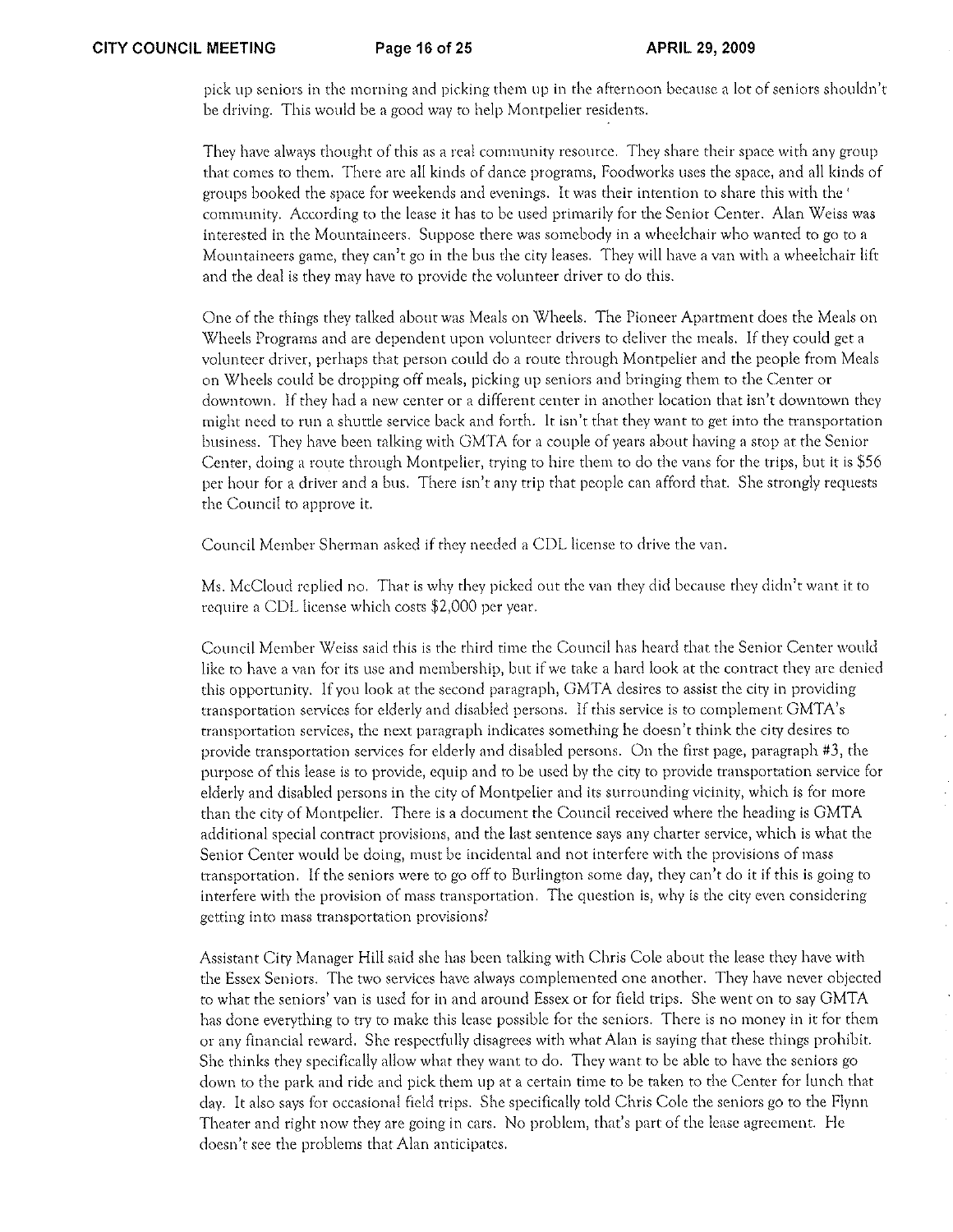Mayor Hooper said the Council needs to make the decision as to whether or not we want to authorize the Senior Center to have a van. She would be perfectly happy having made that decision to tell the staff to come up with a contract that protects our interest and make sure we can usc it rather than trying to write a contract here.

Assistant City Manager Hill said she has had the documents reviewed by the city attorney.

Council Member Sherman said speaking as the city's representative on the GMTA Board, GMTA really wants to accommodate bus service in the city but it simply can't. We tried to get a commuter route in the city, This is consistent with what they want to do. They do lots of shuttle service and deviations for seniors, but the bus company cannot do what Cindy and the seniors wants. This is the next best option. She doesn't quite understand what Council Member Weiss's issues arc. She doesn't sec how this single van could interfere with the mass transportation systern. If they need to go to Burlington for a show at the Flynn, the Link does not run for that. It runs before 8:00 A.M. and after 4:30 at night. They would have to get up at 6:00 A.M. and spend the day in Burlington. There is a lot of public transportation that GMTA cannot provide and buses are better than carpools. GMTA doesn't have all sorts of extra drivers sitting around waiting for a charter. It is an efficient way of transporting people around, and that's important. The fact that it is shared adds to its value as well. GMTA's motives and intentions are very much in support of the city and public transportation. There are grants for elderly and disabled transportation.

Council Member Golonka said there was a question the last time that there would be an operating agreement about what the van would be used for. He was the one who asked them to list the City of Montpelier. He didn't ask them to include the surrounding vicinity. He is concerned if they leave that in there it would open up the opportunity that we are basically paying a regional center to pick up seniors and elderly people outside of Montpelier and bringing them to Montpelier. He doesn't want to see that being done.

Assistant City Manager Hill said they wanted to be sure it was understood that we might leave the city of Montpelier and go to Barre, Berlin or Burlington.

Council Member Golonka asked if this wouldn't create a regional entity?

The response was no.

Council Member Golonka said he would still like to see type of internal operating agreement that spells out what are the roles and responsibilities to clear up the internal issues,

Motion was made by Council Member Sheridan, seconded by Council Member Sherman to authorize the City Manager to sign documents to procure and lease a van through federal funds earmarked for the Senior Center.

Council Member Golonka added a friendly amendment that the Senior Center staff put together an operating agreement, This was accepted by the makers of the motion,

Council Member Weiss said under the lease agreement the 4<sup>th</sup> paragraph down as he reads it the city is only going to have to pay \$1.00 per year for the use of the van as compared to an earlier document which says we would have to layout 80 percent of the costs and wait for reimbursement, Have they changed their thinking in terms of how this is to be financed?

Assistant City Manager Hill said the other agreement still exists. In fact, the seniors out of their endowment fllnd will have to pay 20 percent of the initial cost of the vehicle. The procurement and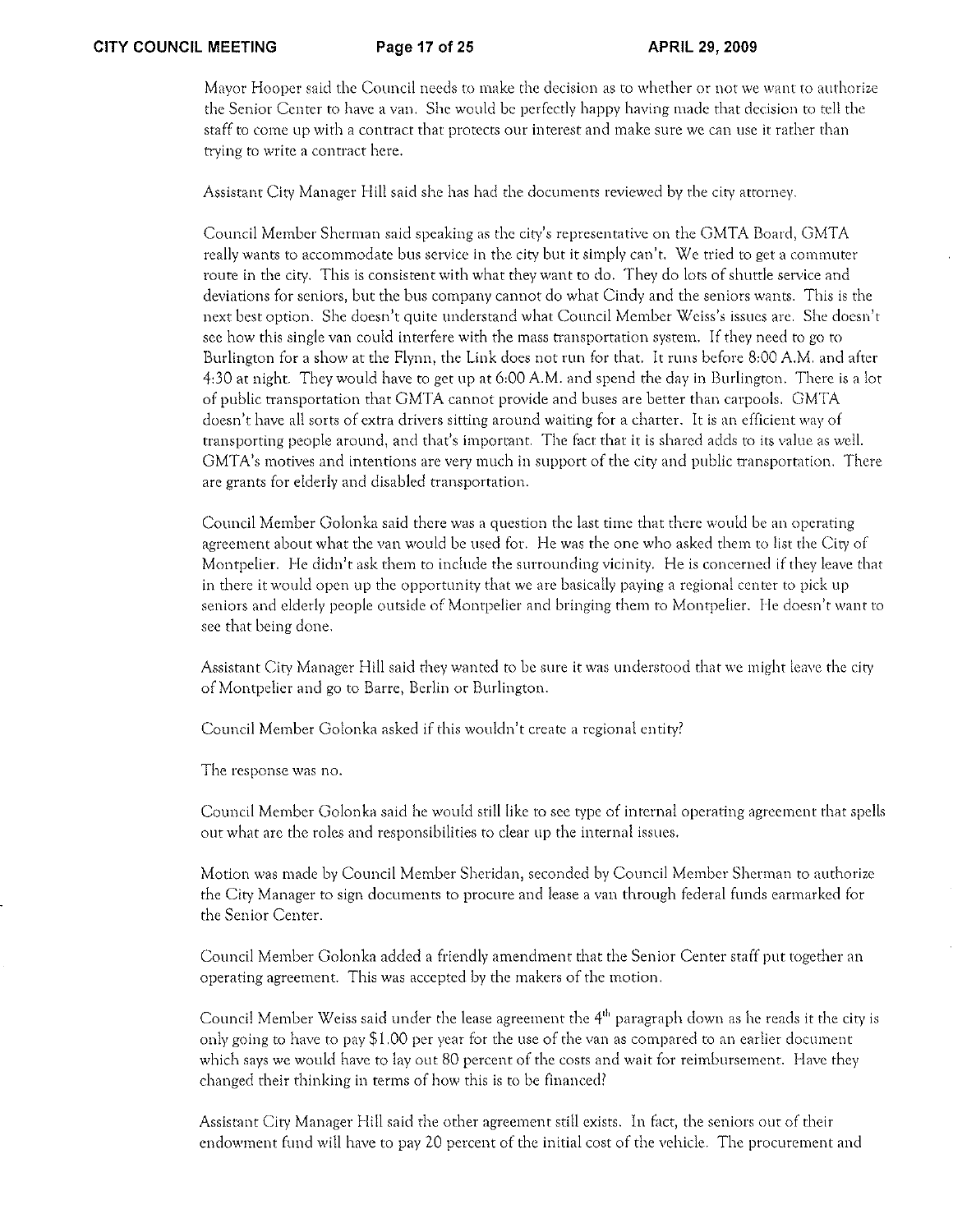earmark document under FTA has other requirements which were stated in the March 18<sup>th</sup> letter.

Council Member Weiss asked what they were being asked to approve.

Council Member Golonka said there should probably be a second amendment to authorize the 20 percent payment out of the endowment fund.

Mavor Hooper asked if there was any more discussion on Jim's proposal.

Council Member Hooper told Council Member Weiss he shared some of the concerns he has. The federal regulators who would care are not going to be critiquing the policy guidelines of the Montpelier Senior Center, and this is the language they came up with to allow this to happen. He is going to votc for it.

Council Member Jarvis said she didn't see the difficulties. There is language that says if there is at least one private charter operator willing and able to provide the service, and the charter service must be incidentaL It must not interfere with or detract from the provision of mass transportation, It is pretty clear that our operating the bus is not going to interfere with mass transportation.

Mayor Hooper called for a vote on the motion. The vote was 6-0, motion carried unanimously, Council Member Weiss said he had voted in favor of the motion to reserves the right to call for reconsideration,

Motion was made by Council Member Golonka, seconded by Council Member Sheridan to authorize payment of the funds to procure this from the Senior Center endowment fund, The vote was 6-0, motion carried unanimously,

09-107. Presentation of a Summary of the 2009 Housing/Wages Report.

John Fairbanks, of the Vermont Housing Finance Agency, will be presenting this summary.

Recommendation: Receive presentation; discussion.

John Fairbanks of the Vermont Housing Finance Agency appeared before the Council to present his annual report about the state of housing in Vermont and Montpelier. The Vermont Housing Finance Agency is the largest funder of affordable housing in the state of Vermont. He is also the lead author of the report, "Between a Rock and a Hard Place." It is the eighth year they have produced this report, and it is depressingly consistent in its findings. However, the economic situation generally has changed a little bit so it bears mentioning with relation to the situation with trying to find a place that an average Vermonter can afford to live in, When he talks about "afford" a household is paying no more than 30 percent of its income for housing, If it is renting that is for rent and utilities; if it is for home ownership it is for mortgage, taxes and insurance. That is the general acceptable standard of affordabiliry. That comes with one caveat. A lot of people who work in housing financing think maybe that is actually high considering the cost of other necessities nowadays when you factor in food, transportation, daycarc, health care, etc. The 30 percent figure starts to look pretty generous, but that is the standard they work with. For tens of thousands of Vermonters this is not an affordable state in which to live in terms of housing, and Montpelier is not an affordable city in which to live in terms of . housing,

The good news - generally, after a decade of double digit annual increases in the median purchase price of a home in the last two years that median purchase price has flattened about \$200,000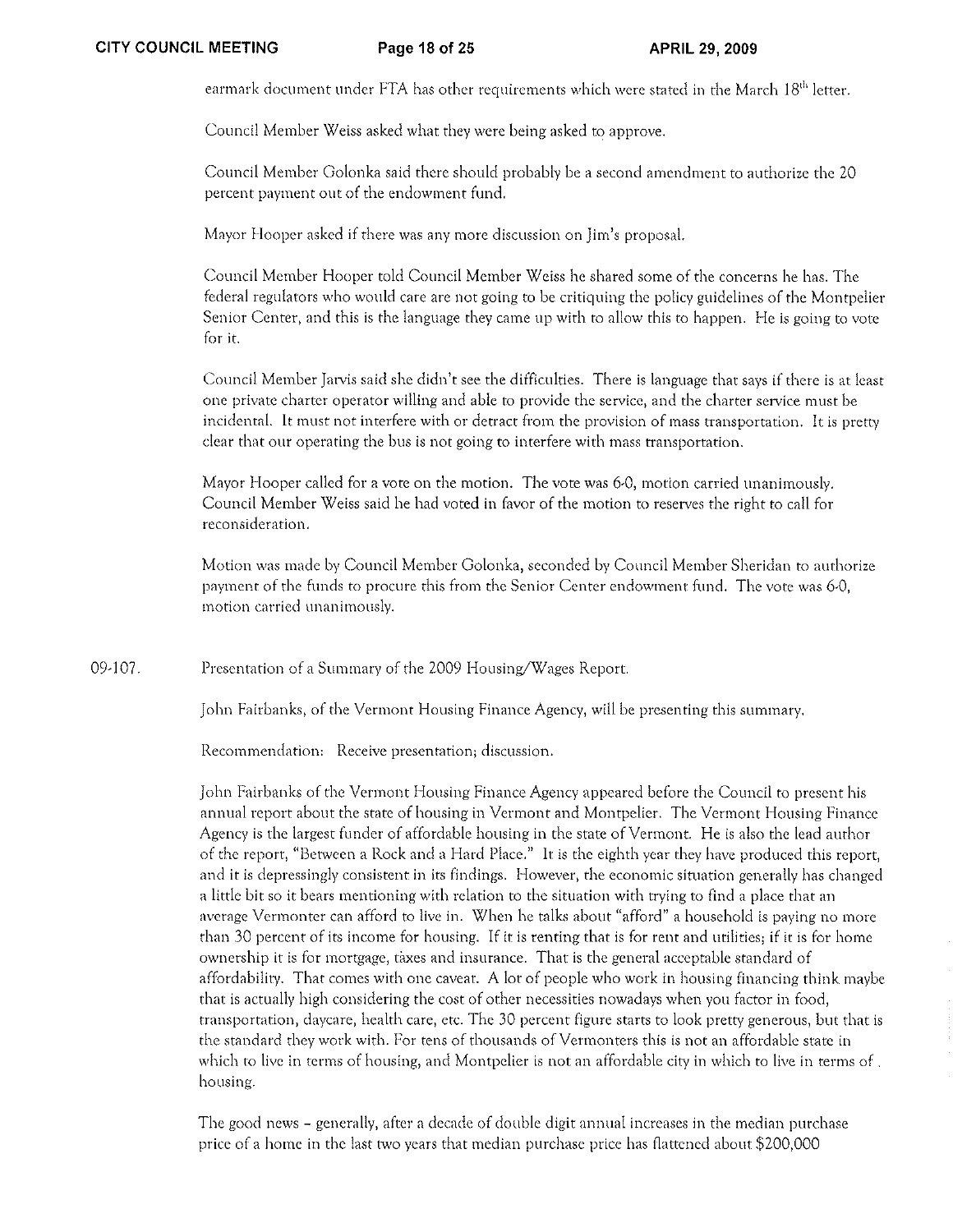statewide. Montpelier is about \$197)000. That has not gone up, so there is a glimmer of good new in this year's report. However, the reason they sec that happening is kind of ironic because the housing market in Vermont has not seen the kind of collapse that we have secn in other parts of the country, which is a good thing, but we are seeing a definite trend that homes that are being sold at the high end of the market are not fetching the kind of prices they used to. At the high end of the market we are actually seeing prices come down a bit. Unfortunately, that is not happening at the low end of the market where most Vermonters can afford to purchase a home. That market is still pretty solid. A home that would have sold for \$170,000 last year is probably going to sell for \$170,000 this year.

Unfortunately, in a time of economic uncertainty if you are a well-to-do Vermont household who can take advantage of the current low mortgage interest rates, you can find some real bargains out there. You can find a house that used to sell for \$500,000 for \$350,000 - great deal' But if you are an average Vermonter, despite the low interest rate, you are going to have a tougher time finding a place to live because the market in your end has not softened. On top of that, as anyone who works in finance knows, the financial markets have been in turmoil for about six months. One of the results of that is that credit is more difficult to come by. Lenders are looking for higher credit scores than they used to. Lenders are requiring much more in the way of financial resources than they used to. There are lenders who when you approached them for a mortgage they want to sec in your bank account three months' worth of mortgage payments. He has never seen that before.

Down payment requirements are higher. Fees arc more expensive. It is more difficult to acquire mortgage insurance which is nccessaty for almost anybody purchasing a home. While the interest rates are really low, and that's great, getting a mortgage so you can take advantage of those rates is more difficult than it was a year or 18 months ago. We face the same affordability problem on the home ownership side that we have faced for some time. The two pieces of good news is that interest rates are down, and at least in one part of the market the cost of a home or condo has come down somewhat.

The same cannot be said on the rental side. There are about 70,000 rental households in Vermont and they have seen a 9 percent increase in their rent last year. He is guessing that very few of those households saw a 9 percent increasc in their wages last year. Rental households tend to be lower income households. Once again, they have fallen a little bit further behind. Actually, the fair market rent for a modest two-bedroom apartment in Vermont has gone up over \$900.

The good news in Montpelier - Washington County generally, and Montpelier in particular - is that we have seen rents continue to go up, but the fair market rent in Montpelier has been lower than that, which is good. That means the housing wage, which is the amount of money a household needs to make to afford the rent, is not quite as high as it is statewide. Statewide, the housing wage for that two~ bedroom apartment is a little over \$36 <sup>1</sup>000 a year. However, more than half of Vermont workers make less than that. What about two income households? A two income household is not as common as many people think. In fact, 60 percent of the households in Vermont have one income. In Montpelier the housing wage is a little lower; that's good. It's about \$33,000 plus to afford a two-bedroom apartment in Montpelier. However, about 36 percent of the private sector workforce in Montpelier doesn't make that much money in their jobs.

Montpelier has about 9,200 jobs, and about 5,700 of them are in the private sector. Not quite 40 percent of those jobs pay less than \$33,000 a year. That's not a lot of money.

Council Member Hooper asked Mr. Fairbanks to explain what the fair market rent is.

Mr. Fairbanks said it is a calculation done by the U.S. Department of Housing and Urban Development that takes into account what market rents are in a given area, a state or a county or commlmityl and it *is* done by a complicated calculation. It is a reflection of not only what the market is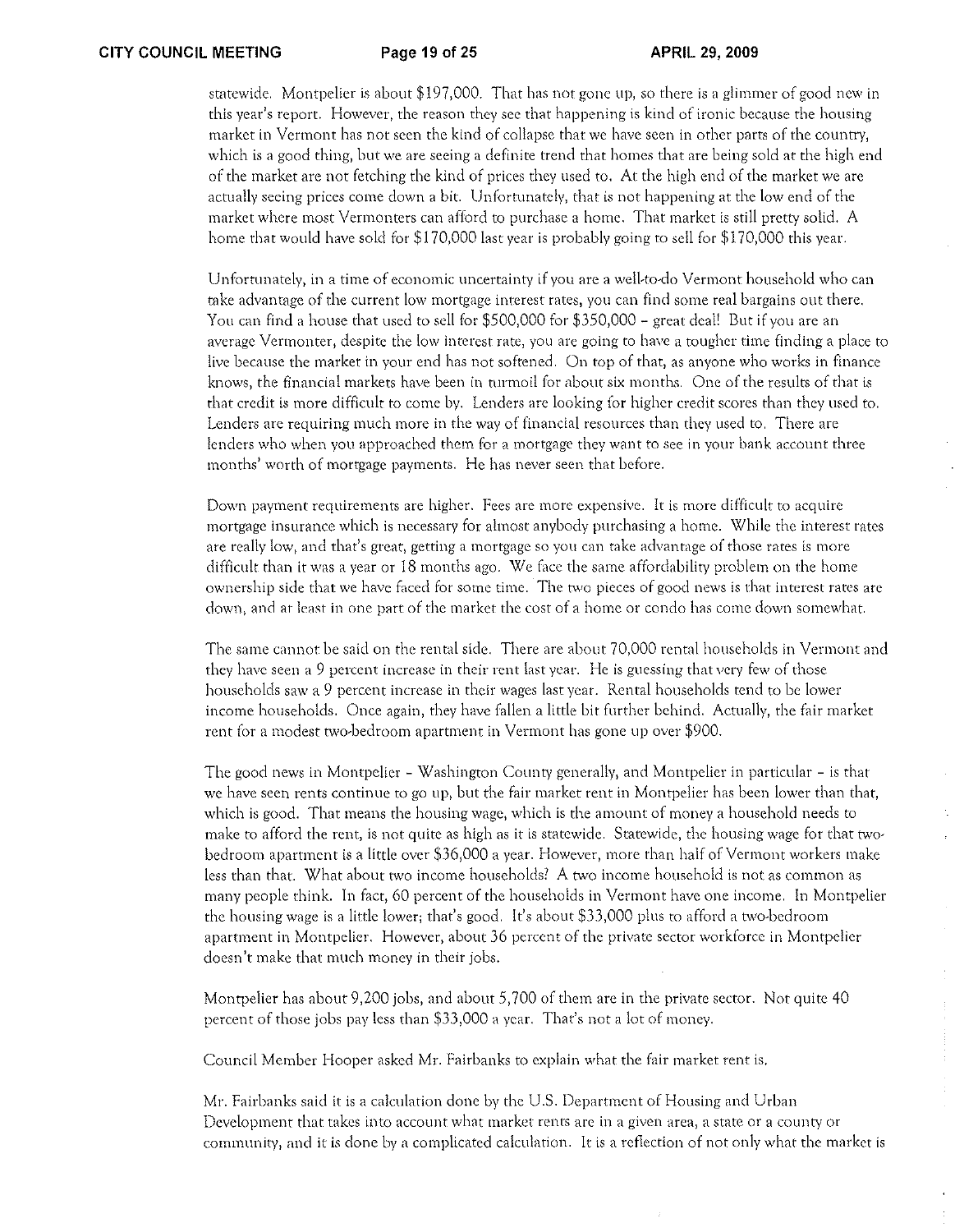asking for rent but what HUD considers fair and what is an appropriate rent for a two-bedroom apartment.

Council Member Golonka said this could be a town where you couldn't find anything for the fair market rent.

Mr. Fairbanks said in Montpelier where the rental vacancy rate is 1 percent, that is tough to do right here. One of the main drivers of our housing problem is that we don't have enough of it. Statewide we have the lowest rental vacancy rate in the country. We have the tightest rental market in the entire country. The vacancy rate statewide is 3,5 percent on the rental side, and in Montpelier it is 1 percent. This city has one of the tightest rental markets in the whole nation. Our home ownership rental market has a vacancy rate of about 1.5 percent, which is the fourth highest in the nation. It has for many years, and continues to be, supply and demand. We need more units than we are creating.

He was talking with the Chamber of Commerce this afternoon and the City Planning Department and the last projection he saw was a housing needs assessment done about six years ago in Montpelier, and it was projected at the time we needed a little over 500 new housing units as rental and home ownership by the year 2020; we aren't going to get there. There are several reasons for that. One is that it is difficult to develop in Montpelier. Whether you feel the city is accommodating to new housing development or not, the developers around the state don't see it that way. It is also very expensive to just develop any way. Not just in Montpelier, but development has become more expensive. There is a limited amount of land to develop in the city of Montpelier. He spoke of the Dickey Block, which may end up getting developed on the second and third floor for some new rental housing. He understands from the Planning Department that this is the largest opportunity for infill rehabilitation. There are 18 units there, and that is all you are going to get. There aren't many places to build in the city limits, but certainly not downtown, Unfortunately, he has seen that great big hole on Court Street, but anybody who has been around long enough knows the difficulties of trying to get that parking lot covered and get some housing and other kinds of dcveloprnent put there,

We have all seen proposals for the Carr Lot, Sabin's Pasture, all over the place, and they all take a very long time if they come to fruition at all. Look at how long it took us to get River Station built. Even with that there was a struggle involved. River Station was developed relatively quickly for development in Montpelier, or developed almost anywhere in Vermont. Housing development in Vermont is very difficult. He isn't singling out Montpelier. In Burlington there was a development that took II years to come on line,

The main problem in terms of affording housing is that peoples' wages aren't going up, In fact, people are losing their jobs now, Foreclosures in Vermont are beginning to rise, The great majority of foreclosures in Vermont are because people are losing hours and losing jobs, It is important to note that so many people in Vermont, and we are talking about tens of thousands of households, are on such financial thin ice that even losing hours at their jobs can push them into foreclosure or into bankruptcy, They are seeing that happen over and over again, One of the things we need to be mindful of is not only the cost of housing and the difficulty of development but mindful of the people we are trying to serve with that housing and how few resources they have and how little margin of error they have when it comes to just affording the basic necessities of life, including keeping a roof over their heads.

One other thing he wants to pass along, which is a huge irony for somebody like him who is not only investing his career in trying to make housing affordable but is also interested in smart growth and trying to get infil! development and get compact development and energy saving development. There isn't really a county wide development policy, but the development pattern in Washington County is completely antithetical to smart growth. Two thirds of the new housing units that have been creatcd in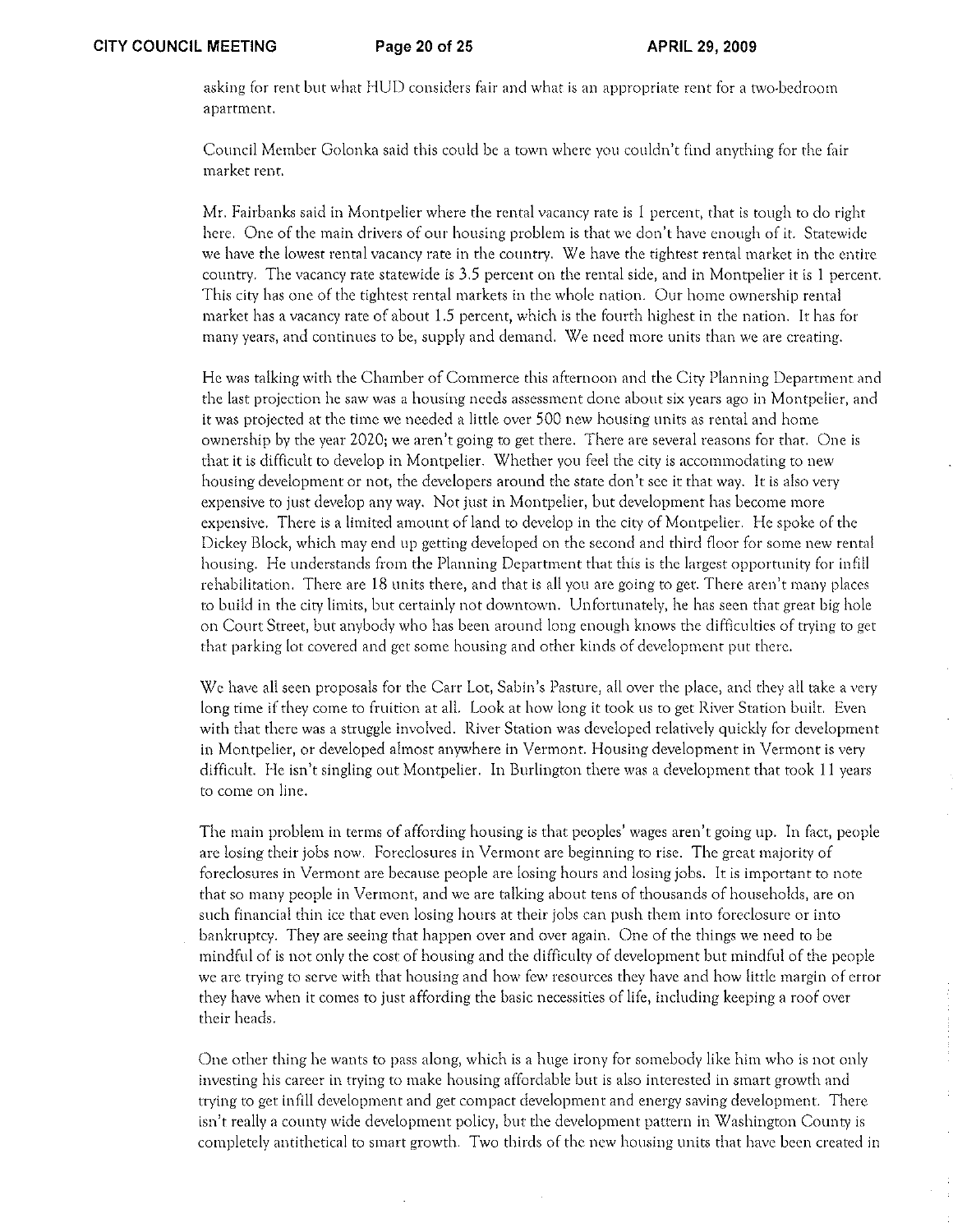Washington County over the last several years have all been created in towns that have no water and sewer. Here we arc in the capitol city with a pretty sizeable surplus of capacity in water and sewer and very little housing is being built. If you believe in the whole concept of smart growth, and it is going to be more important now and in the future with people more and more on the financial margins, you want to see housing and other development here in town. You don't want to see it in Woodbury, Middlesex or strung out all over the countryside. You want to see it in Washington County's four urban areas. You want to see it in Montpelier, Barre, Northfield and Waterbury. Projections that the Chamber of Commerce have developed tell us that Waterbury is the only one of the four that is going to sec a net increase in the population of housing. He mentions population because that ties in to the fact that Montpelier has not seen a big explosion of population. That, of course, reflects in revenues to the city and what we pay for our water and sewer. It is growing increasingly more important that we find ways to do more to get affordable housing built in the city. It is going to be to everybody's benefit. Hopefully, he will be around to work with the Council to make that happen in the future.

Council Member Weiss asked if the development that will take place in Sabin's Pasture would help in anyway.

Mr. Fairbanks said it couldn't hurt. From his perspective as one who wants to see more housing it looks like we are going to get something positive out of whatever deal finally emerges. He wishes they had more housing there. Any housing is not going to hurt. It would have been better if they could put 300 units of housing up there. Any addition to the housing stock is going to be beneficial. It is how much can we do as a city to maximize that addition to the housing stock.

Council Member Weiss asked what could be done to insure that some of that housing is going to be affordable.

Mr. Fairbanks said he thinks the way that is likely to be developed that process is going to be the assurance. His guess is that when they are looking for funding, because it's not going to be cheap to build up there, and all of that money will come with the string that housing has to be affordable to a certain level or they won't get the money. If they apply housing tax credits to a project like that, they write an agreement with the recipient of the tax credits and it is going to say what percentage of those units is going to serve what low income levels. If, for example, the Land Trust is the developer, just by the nature of how they develop will add to the affordability. The process is going to cany the assurances they are looking for.

Council Member Weiss asked if there was any example in the state where the renter is subsidized in whole or in part to make it possible for that family to have livable quarters.

Mr. Fairbanks said there arc all kinds of them. There are several different ways that the cost of a rental unit gets subsidized. One is through the financing. There are about 6,200 households in the state that get a voucher which lmvers their cost. Right now in the new federal legislation they are hoping there is going to be an increase in the number of vouchers they get. All over the state there is housing developed in various ways that helps lower that cost to the people living there.

Council Mcmber Sherman said there seems to be some housing assessment needs done that said it would probably be *5* to 10 years before a developer would be interested in building it out for Sabin's Pasturc.

Mr. Fairbanks said that is probably reasonable. Some projects move qUicker than others. His guess is this will not be one of them. If they strike an agreement this year, somewhere around 2014 and 2019 we will see some people moving in. It's a long lead time.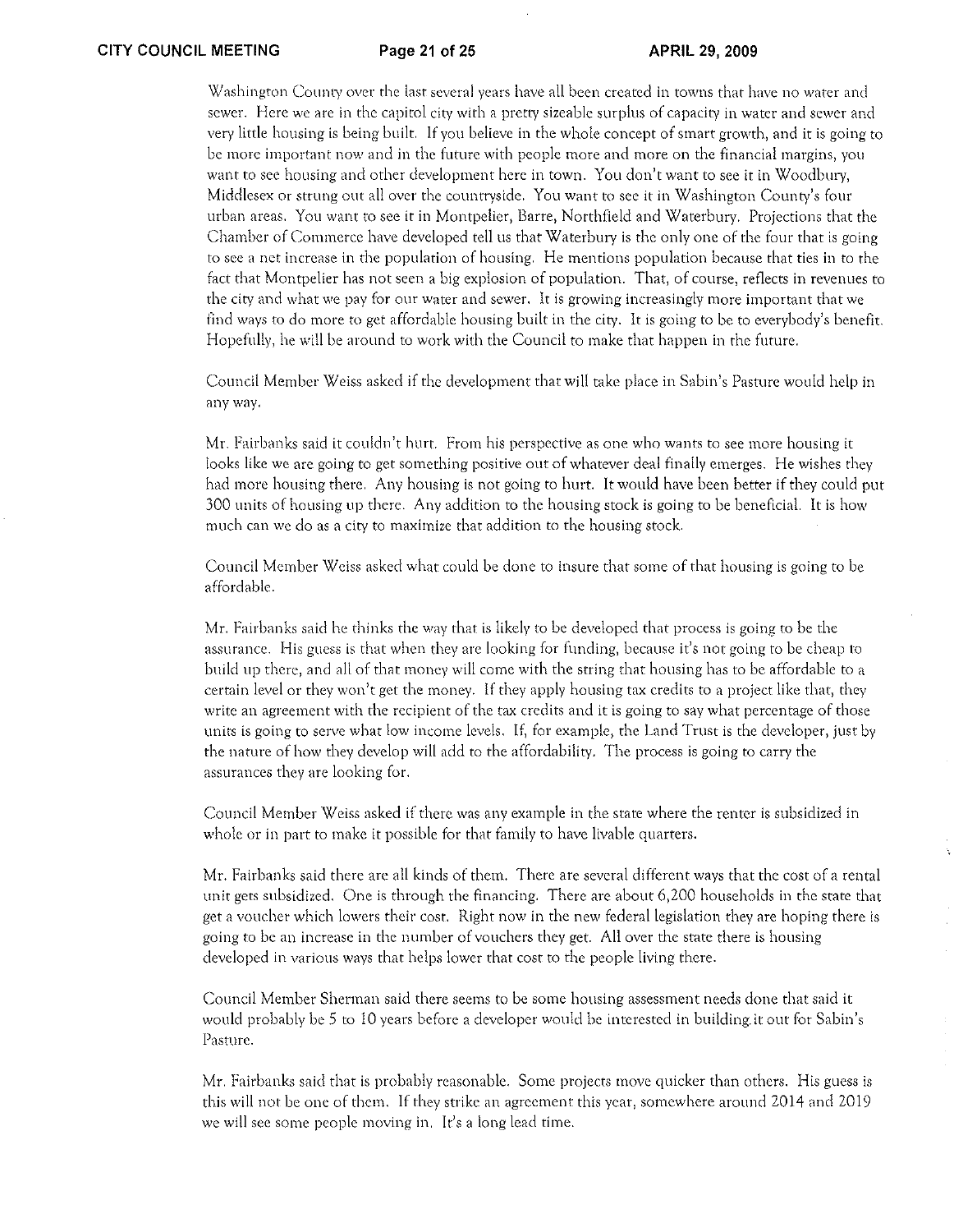### CITY COUNCIL MEETING Page 22 of 25 APRIL 29, 2009

09-108. Adoption of the City Council Goals for 2009. VA

(City Council held its Goal-Setting Workshop on Wednesday, April I"; the City Manager will compile a draft list for Council review prior to Wednesday evening.)

Recommendation; Discussion; adoption.

Mayor Hooper said this item would be moved to the next meetings agenda.

### 09-109. Report by the City Council:

Council Membet Sherman said as a person who goes through the Route 2/302 roundabout area almost daily that it is going very smoothly and it is working well. She has had a few calls about yards needing repairs because of what snowplowing did to them) and she has seen repairs and improvements. She has a neighbor who is very upset abour drainage in her yard. She has been in touch with Public Works, and hopefully they can work that out.

Council Member Weiss said the Sheridan Scholarship Committee met and it really got hit hard by what has happened to the stock market. There were 13 student applications from both U-32 and Montpelier High School. They did the initial review, and next month they are going to interview six and will probably be able to award 4-year scholarships of \$1,500 each so each student would have a gross total of about \$6,000. It wasn't as good as anticipated. The week of May 4<sup>th</sup> to the 8<sup>th</sup> is Water Week. There is a statewide activity and Montpelier is proud to have one of the better, if not the best, water systems and there are going to be a number of visitations at the Water Plant during the week. With the construction that is going on Sherwood Drive and Berlin Street have become a major conduit. He was driving home the other day and on the way he noticed a Montpelier Police Officer enforcing speeding. He got home, the phone rang and it was a constituent who lives on Sherwood Drive saying they needed to do something about the people speeding up and down the road. He told them to look out the window and the police were there.

Council Member Jarvis said she wanted to say how pleased she is that NECI is doing their consolidation in Montpelier. A lot were quite worried when we heard they had an announcement to make and what it would mean for Montpelier. It's just very exciting that they are consolidating here. They are such an asset and bring in so many more people to Montpelier. She is happy to see the crosswalks are being painted. She was talking to one of the businesses down on Barre Street and they have a question about a crosswalk right at the intersection of Barre and Sibley. She said she would like to talk about the Senior Center Declaratory Judgment, but that is probably an Executive Session conversation as it involves litigation.

City Manager Fraser said he was going to mention that the city received it and have asked the City Attorney to handle it.

Council Member Golonka said he, too, was concerned about that and would like updates on the status of how we are addressing the Cony Fund issue. He would like to be updated at some point on the LaRosa's and the Vermont Compost issue. There seems to be a stalemate with a lot of angry people on different sides.

City Manager Fraser said there is a detailed status report in the Council Members' packets as far as health actions that will be taken and also addressing permitting. That is pretty much where they stand. What they basically found was a potential health hazard with regard to the waste and the operational changcs to address that. The city is setting up a monitoring system to see if that is going to work. They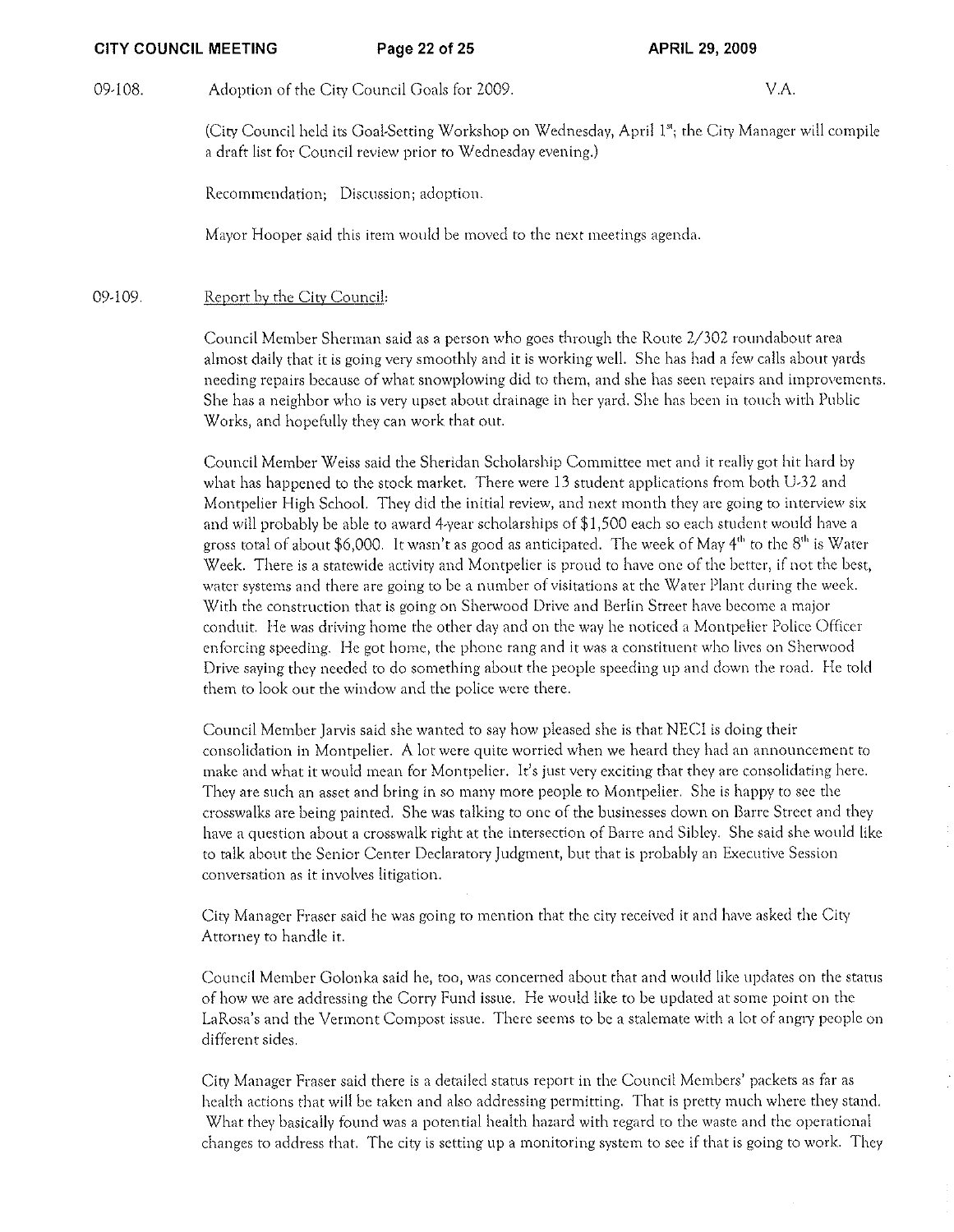thought they had reached an agreement that would have gone a little bit further, but they wercn 't able to get that agreed to by all parties. There were also some issues about the permitting and they did quite a comprehensive review about what the city's permits have been. There arc state policy issues about what the definitions ate and how composting facilities should be regulated and handled.

Council Member Golonka said the other issue he has is about the letter they teceived from the Conservation Commission. They are concerned they didn't get notice about the Growth Center. He is confused why they arc questioning this. In their statement they said they weren't able to attend the Council meeting we discussed this.

City Manager Fraser said he understood they did have notice and weren'r able to attend, but just wanted to be on record.

Council Member Golonka said he was concerned the Council didn't have a public process. He is a little concerned they arc second guessing the role of the Council to make that judgment based on the open hearing the Council held.

Council Member Jarvis said the Planning Commission had a hearing: too.

Council Member Golonka said the Council should have a meeting with their commissions to talk about roles and responsibilities and what we expect of them.

Mayor Hooper said absolutely they should participate in that sort of process, but also do we tell ourselves about these things? Are we doing a good job of informing all of the volunteers we have?

Council Member Golonka said Kris Hammer called him on behalf of the Conservation Cornmission and said they couldn't make it to the meeting and asked if they could submit a letter.

Council Member I-looper said he found some interesting software that allows them to take an agenda and tie it into visually recording a public meeting so that you can look at an agenda, see the related documents, click to go directly into that portion of the meeting and see what the vote was as it happens. The company makes very expensive software, but the two largest organizations are looking at getting a statewide contract to make this available for every public open rneeting in the state.

City Manager Fraser said he saw a demonstration at a conference two years ago and they do price based on population. It wasn't inexpensive, but it wasn't horrible for Montpelier, and it did have a lot of neat features in terms of people being able to watch the section of the meeting they wanted.

#### 09-110. Mayor's Report:

Mayor Hooper spoke about the curtain that was hanging in the Council Chamber. The curtain is actually a result of a conversation with Jimmy Johnston with Barber and Lanier. It was hanging in the cafeteria of the State HOllse. It is a Grange curtain that is owned by the Worcester Grange. They are under construction in Worcester and needed a place to put it. Todd Law and she helped them hang it this morning. It's on temporary loan to Montpelier. Apparently, a number of the Grange curtains from around this area all have the Montpelier advertisers on them because we were then, as are now, the downtown for surrounding communities.

The Events Committee, which is busily working on the Independence Day Parade, has decided to charge a fee for entering the parade. It is a management technique because it was getting a little out of control. The fee is \$10. Mayor Hooper said she was a little concerned about that because she likes the open ended nature of the parade, but it was becoming a serious issue for parade managers.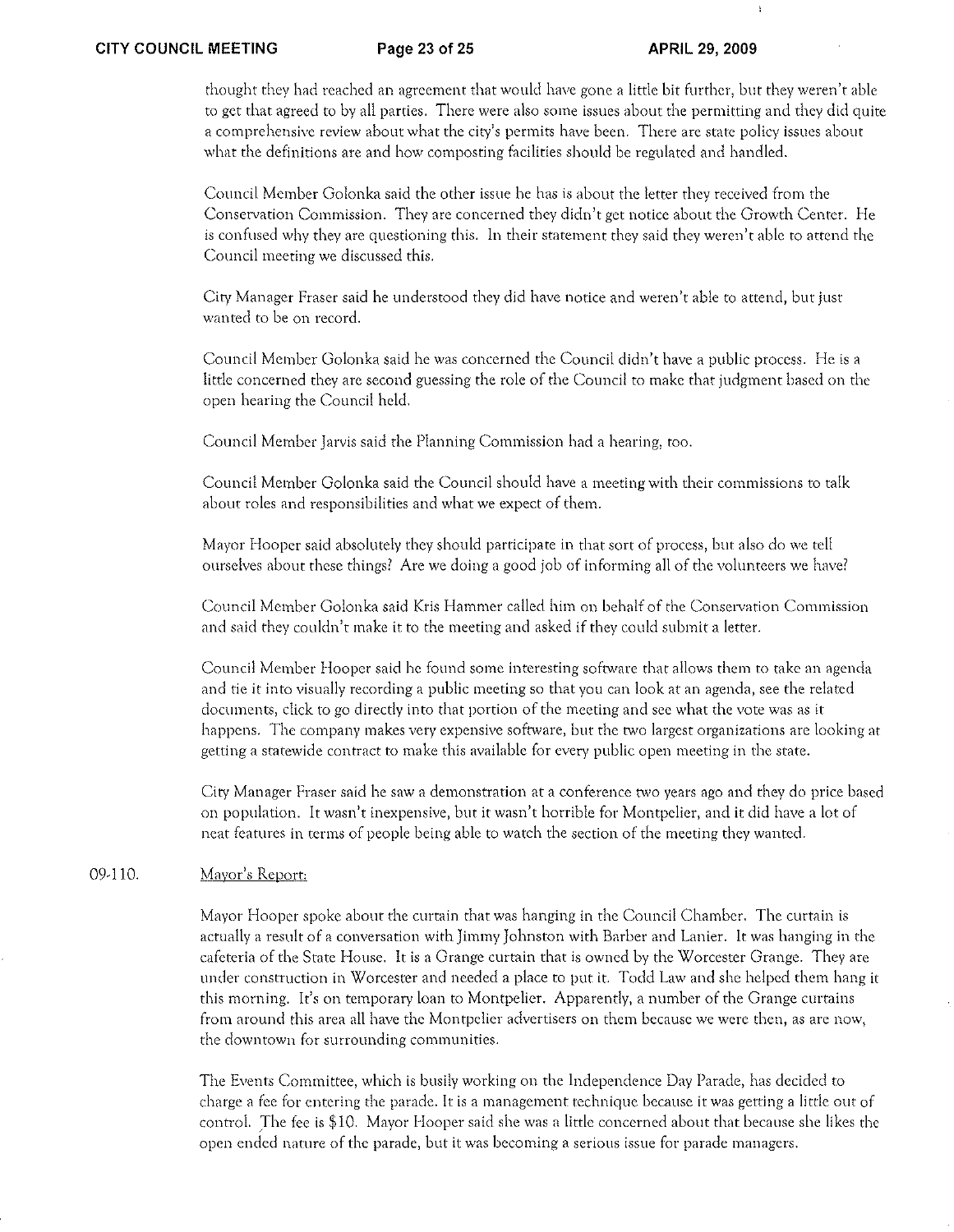May 1" at 1 1,00 A.M. in the Christ Church Pocket Park we kick off "A Way To Go Week" and think about alternative transportation on that day. Green-Up Day is the next day, May  $2<sup>nd</sup>$ . People are gathering in City Hall Plaza between 9:00 and 11 :30 A.M. to do Green-Up around downtown. One of the CAN neighborhood groups is also doing Green-Up. Sunday is All Species Day. Monday, May 4<sup>th</sup> at 5:00 is the Senior Center meeting.

Mayor Hooper said the City Manager mentioned there is a piece oflegislation dealing with the management of composting. At some point the Council should have a conversation about how and when we choose to weigh in on whatever legislative issue is out there. When the Council has decided to take a position on regulatory issues, such as the Home Depot, they have had conversations about saying they aren't participating and appreciate playing a non-participatory role.

City Manager Fraser said a number of years ago the Council had a more active discllssion about legislative issues and one of the pitfalls comes with taking positions on issues that people in the community have different opinions. Once the city government takes a position it obviously is not going to represent the comrnunity as a whole. The city has traditionally tried to limit their active legislation on those items which actually affect financing or operations of city government, regulatory authority of the city, etc. and not on rnatters of politics and things that may not affect city government.

Mayor Hooper said one of the issues that does directly affect the city in the Legislature is in the flurry of the end of the session is the revenue downgrade we received last Friday. The House Appropriations Committee did a really impressive job at trying to protect the local governments. She has been impressed with her colleagues saying they can't pass it on to the property tax. She is concerned that in the Conference Committee on the Appropriations Bill that a bunch of stuff is going to get pushed off on to the property tax. The Senate in its Appropriations Bill said if the revenues dropped that the Teachers' Retirement Fund should be funded out of the education fund, \vhich means property tax. That is a huge shift. If the policy rernains in place it is mind boggling in terms of the affect. There is also a proposal that lands are in municipalities that are owned and managed by the Agency of Natural Resources to shift that to the PILOT fund, which rneans less money for communities and Montpelier specifically. The 15% that municipalities did not get for highway aid in January is a lost cause. Where they had been seeing at least a two cent drop in the property tax, who knows how much the education and municipal side of the property tax, will go up.

Mayor Hooper said police calls arc up and fire and arnbulance calls are up, which means all of the secondary effects arc going to be happening. These are the other effects in our communities with people being laid off besides the stare employees, which will have a huge effect in Montpelier. One hundred people were laid off at Washington County Mental Health which were the people providing services to people with critical needs. People say it is extraordinary, and it really is.

09-111. Report by the City Clerk-Treasurer:

City Clerk & Treasurer Hoyt had nothing to report this evening.

#### 09-112. Status Reports by the City Manager.

City Manager Fraser said in addition to the direct funding for highway, the service cuts arc going to be passed off on to city services.

Mayor Hooper said people know people are being laid off but they don't understand the consequences.